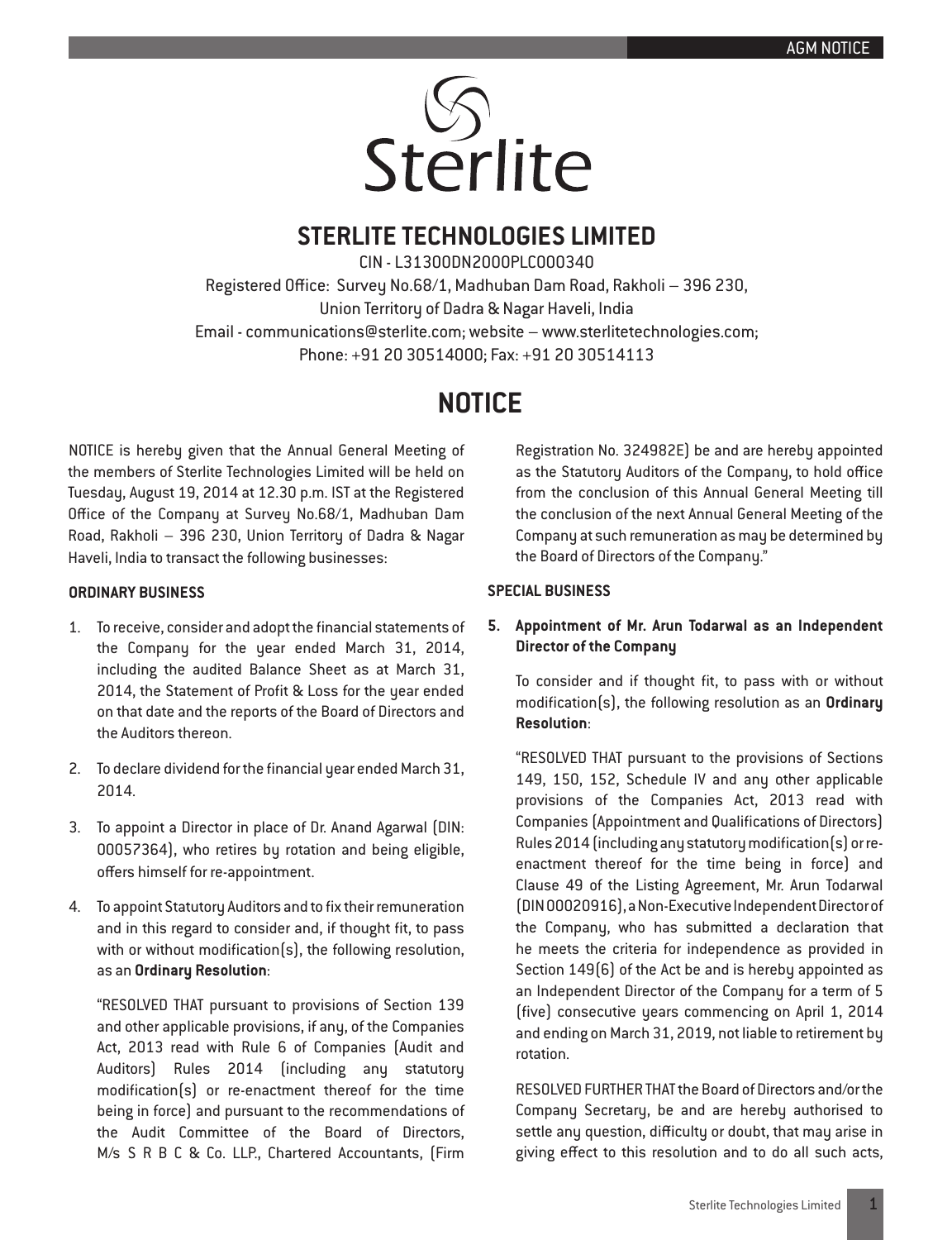deeds and things as may be necessary, expedient and desirable for the purpose of giving effect to this resolution".

**6. Appointment of Mr. A. R. Narayanaswamy as an Independent Director of the Company**

To consider and if thought fit, to pass with or without modification(s), the following resolution as an **Ordinary Resolution**:

"RESOLVED THAT pursuant to the provisions of Sections 149, 150, 152, Schedule IV and any other applicable provisions of the Companies Act, 2013 read with Companies (Appointment and Qualifications of Directors) Rules 2014 (including any statutory modification(s) or re-enactment thereof for the time being in force) and Clause 49 of the Listing Agreement, Mr. A.R. Narayanaswamy (DIN 00818169), a Non-Executive Independent Director of the Company, who has submitted a declaration that he meets the criteria for independence as provided in Section 149(6) of the Act be and is hereby appointed as an Independent Director of the Company for a term of 5 (five) consecutive years commencing on April 1, 2014 and ending on March 31, 2019, not liable to retirement by rotation.

RESOLVED FURTHER THAT the Board of Directors and/ or the Company Secretary, be and are hereby authorised to settle any question, difficulty or doubt, that may arise in giving effect to this resolution and to do all such acts, deeds and things as may be necessary, expedient and desirable for the purpose of giving effect to this resolution".

## **7. Appointment of Mr. C. V. Krishnan as an Independent Director of the Company**

To consider and if thought fit, to pass with or without modification(s), the following resolution as an **Ordinary Resolution**:

"RESOLVED THAT pursuant to the provisions of Sections 149, 150, 152, Schedule IV and any other applicable provisions of the Companies Act, 2013 read with Companies (Appointment and Qualifications of Directors) Rules 2014 (including any statutory modification(s) or reenactment thereof for the time being in force) and Clause 49 of the Listing Agreement, Mr. C. V. Krishnan (DIN 01606522), a Non-Executive Independent Director of the Company, who has submitted a declaration that he meets the criteria for independence as provided in Section 149(6) of the Act be and is hereby appointed as an Independent Director of the Company for a term of 5 (five) consecutive years commencing on April 1, 2014 and ending on March 31, 2019, not liable to retirement by rotation.

RESOLVED FURTHER THAT the Board of Directors and/ or the Company Secretary, be and are hereby authorised to settle any question, difficulty or doubt, that may arise in giving effect to this resolution and to do all such acts, deeds and things as may be necessary, expedient and desirable for the purpose of giving effect to this resolution".

## **8. Appointment of Mr. Haigreve Khaitan as an Independent Director of the Company**

To consider and if thought fit, to pass with or without modification(s), the following resolution as an **Ordinary Resolution**:

"RESOLVED THAT pursuant to the provisions of Sections 149, 150, 152, Schedule IV and any other applicable provisions of the Companies Act, 2013 read with Companies (Appointment and Qualifications of Directors) Rules 2014 (including any statutory modification(s) or re-enactment thereof for the time being in force) and Clause 49 of the Listing Agreement, Mr. Haigreve Khaitan (DIN 00005290), a Non-Executive Independent Director of the Company, who has submitted a declaration that he meets the criteria for independence as provided in Section 149(6) of the Act be and is hereby appointed as an Independent Director of the Company for a term of 5 (five) consecutive years commencing on April 1, 2014 and ending on March 31, 2019, not liable to retirement by rotation.

RESOLVED FURTHER THAT the Board of Directors and/ or the Company Secretary, be and are hereby authorised to settle any question, difficulty or doubt, that may arise in giving effect to this resolution and to do all such acts, deeds and things as may be necessary, expedient and desirable for the purpose of giving effect to this resolution".

## **9. Payment of remuneration to Whole-time Directors of the Company**

To consider and if thought fit, to pass, with or without modification(s), the following resolution as an **Ordinary Resolution**:

"RESOLVED THAT in supersession of the resolutions previously passed by the shareholders in this regard and pursuant to the provisions of Sections 197, 198 and all other applicable provisions of the Companies Act,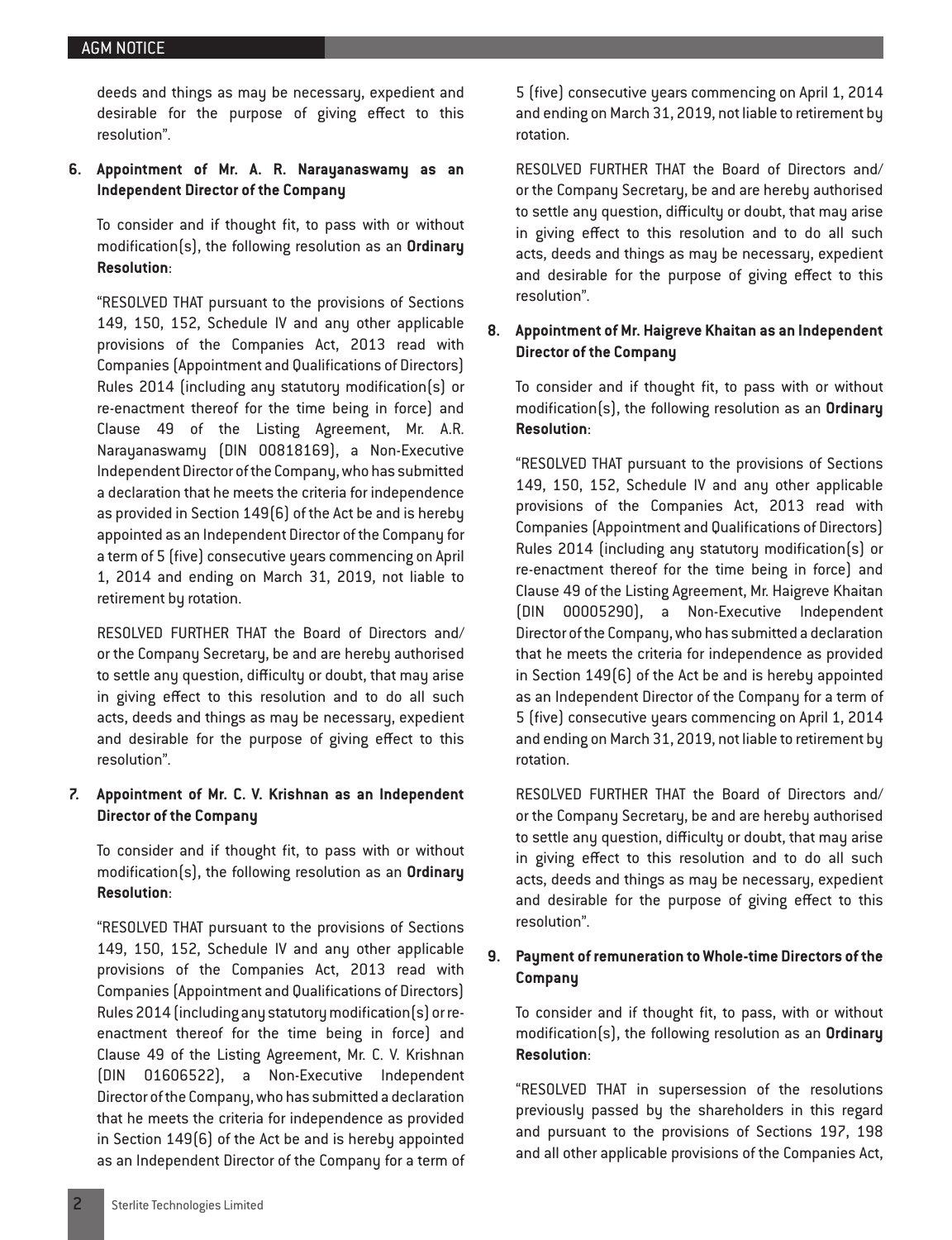2013 and the Companies (Appointment and Remuneration of Managerial Personnel) Rules, 2014 (including any statutory modification(s) or re-enactment thereof, for the time being in force), the Whole-time directors of the Company be paid, remuneration by way of salary, perquisites and allowances, incentive / bonus / performance linked incentive, remuneration based on net profits, etc. as per their respective terms of appointment, exceeding five percent of the net profits of the Company for each financial year to any one Wholetime director but limiting to ten percent of the net profits of the Company for each financial year for all the Wholetime directors taken together, as the Board of Directors may from time to time determine, as computed in the manner laid down in Section 198 of the Companies Act, 2013 or any statutory modification(s) or reenactment thereof.

RESOLVED FURTHER THAT the Board of Directors of the Company (including the Nomination and Remuneration Committee) be and is hereby authorised to do all acts and take all such steps as may be necessary, proper or expedient to give effect to this resolution."

#### **10. Approve the remuneration of the Cost Auditors**

To consider and, if thought fit, to pass with or without modification(s), the following resolution, as an **Ordinary Resolution**:

"RESOLVED THAT pursuant to provisions of Section 148 and other applicable provisions, if any, of the Companies Act, 2013 read with Rule 14 of Companies (Audit and Auditors) Rules 2014 (including any statutory modification(s) or re-enactment thereof, for the time being in force), approval of the Company be and is hereby accorded to the payment of remuneration of Rs. 2.25 Lacs per annum plus service tax as applicable and reimbursement of actual travel and out-of-pocket expenses, if any, to Mr. Kiran Naik, Cost Accountant (Registration Number 10927) for audit of the cost accounting records of the Company for the Financial Year 2013-14 and 2014-15.

RESOLVED FURTHER THAT the Board of Directors of the Company be and is hereby authorized to do all acts and take all such steps as may be necessary, proper or expedient to give effect to this resolution"

## **11. Enhancement of Borrowing Limit in terms of Section 180(1)(c) of the Companies Act, 2013**

To consider and, if thought fit, to pass with or without modification/(s), the following resolution, as **Special** "RESOLVED THAT for the purpose of borrowing from time to time such sums of money as the Board of Directors of the Company (hereinafter referred to as the "Board" which term shall be deemed to include person(s) authorized and / or any committee which the Board may have constituted or hereinafter constitute to exercise its powers including the powers conferred by this resolution) may deem requisite for the purpose of the business of the Company, consent of the Company be and is hereby accorded to the Board under Section 180(1)(c) of the Companies Act, 2013 and other applicable provisions, if any, of the Companies Act, 2013 and Companies Act, 1956 (including any statutory modifications, amendments or re-enactments thereto) for raising the existing borrowing limit of the Company of Rs.1,500 Crores (Rupees Fifteen Hundred Crores Only) over and above the aggregate of the paid-up share capital and free reserves of the Company, as approved by the Shareholders on September 6, 2000, to an amount of Rs. 3,000 Crores (Rupees Three Thousand Crores Only), notwithstanding that the monies to be borrowed together with monies already borrowed by the Company (apart from the temporary loans and working capital facilities obtained from the Company's Bankers in the ordinary course of business) shall exceed the aggregate of the paid-up capital of the Company and its free reserves."

## **12. Creation of Charge / Mortgage etc. on Company's movable or immovable properties, in terms of Section 180(1) (a) of the Companies Act, 2013**

To consider and, if thought fit, to pass with or without modification/(s), the following resolution, as **Special Resolution**:

"RESOLVED THAT pursuant to Section 180(1)(a) of the Companies Act, 2013 and other applicable provisions, if any, of the Companies Act, 2013 and Companies Act, 1956 (including any statutory modifications, amendments or re-enactments thereto), consent of the Company be and is hereby accorded to the Board of Directors of the Company (hereinafter referred to as the "Board" which term shall be deemed to include person(s) authorised and / or any committee which the Board may have constituted or hereinafter constitute to exercise its powers including the powers conferred by this resolution), for mortgaging and/or charging in such form and manner and on such terms and at such time(s) as the Board of Directors may deem fit, all or any of the movable and / or immovable assets of the Company, wherever situated, both present and future, or the whole or substantially the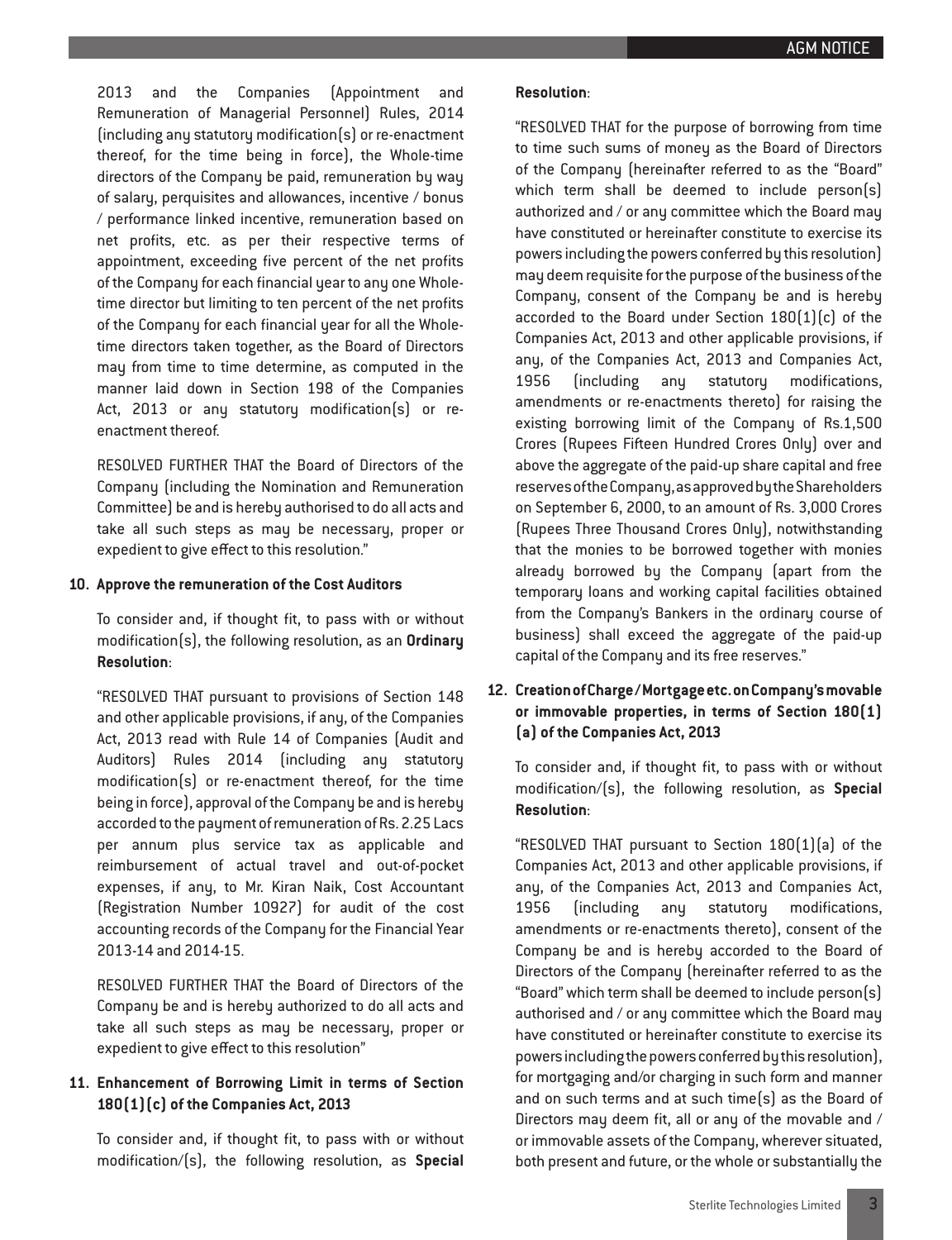whole of the undertaking or the undertakings of the Company, for securing any loan obtained or as may be obtained (credit facilities) from any Bank, Financial Institution, Bodies Corporate, other Entities, Person or Persons including securing those facilities which have already been sanctioned, including any enhancement therein together with interest, costs, charges, expenses and any other moneys payable by the Company and that the Board is further authorised to create a charge in whatsoever manner on the Company's current assets, present and future, in favour of Banks, Financial Institutions, Bodies Corporate, other Entities, Person or Persons who may provide such credit facilities to the Company."

RESOLVED FURTHER THAT the Board of Directors or person/ (s) as may be authorized by the Board, be and is hereby authorized to do all such acts, deeds, matters and things as may be necessary, desirable, expedient for mortgaging and / or charging the properties of the Company and for giving effect to the aforesaid resolution."

## **13. To offer or invite for subscription of Non-Convertible Debentures on private placement basis**

To consider and, if thought fit, to pass with or without modification/(s), the following resolution, as **Special Resolution**:

"RESOLVED that pursuant to the provisions of Sections 42, 71 and all other applicable provisions, if any, of the Companies Act, 2013 read together with the Rules framed thereunder (including any statutory modifications, amendments or re-enactments thereto), consent of the Company be and is hereby accorded to the Board of Directors of the Company (hereinafter referred to as the "Board" which term shall be deemed to include person(s) authorised and / or any committee which the Board may have constituted or hereinafter constitute to exercise its powers including the powers conferred by this resolution) for making offer(s) or invitation(s) to subscribe to the issue of Non-Convertible Debentures on a private placement basis, in one or more tranches such that the aggregate amount does not exceed Rs. 750 crores during a period of one year from the date of passing of this Resolution and that the said borrowing is within the overall borrowing limit of the Company.

RESOLVED FURTHER THAT the Board of Directors or person/ (s) as may be authorized by the Board, be and is hereby authorized to do all such acts, deeds, matters and things as may be necessary, desirable, expedient for giving effect to the aforesaid resolution."

**14. Raising of the funds through Qualified Institutions Placement (QIP)/ External Commercial Borrowings (ECBs) with rights of conversion into Shares/ Foreign Currency Convertible Bonds (FCCBs)/ American Depository Receipts (ADRs)/ Global Depository Receipts (GDRs) /Optionally or Compulsorily Convertible Redeemable Preference Shares (OCPs/ CCPs) etc. pursuant to Section 62 of Companies Act, 2013**

To consider and, if thought fit, to pass with or without modification/(s), the following resolution, as **Special Resolution**:

"**RESOLVED THAT** pursuant to Section 62(1)(c) and all other applicable provisions, if any, of the Companies Act, 2013 (including any statutory modifications, amendments or re-enactments thereto) and the applicable rules thereunder (the "**Act**") and any applicable subsisting sections of the Companies Act, 1956, as amended, and the enabling provisions of the Memorandum of Association and Articles of Association of the Company, and subject to and in accordance with any other applicable law or regulation, in India or outside India, including without limitation, the provisions of the Securities and Exchange Board of India (Issue of Capital and Disclosure Requirements) Regulations, 2009 (the "**SEBI ICDR Regulations**") (including any statutory modification or re-enactment thereof, for the time being in force), the Listing Agreements entered into with the respective stock exchanges where the shares of the Company are listed, the provisions of the Foreign Exchange Management Act, 1999, as amended, including the Foreign Exchange Management (Transfer or Issue of Security by a Person Resident Outside India) Regulations, 2000, as amended, the Issue of Foreign Currency Convertible Bonds and Ordinary Shares (Through Depository Receipt Mechanism) Scheme, 1993, as amended, and in accordance with the rules, regulations, guidelines, notifications, circulars and clarifications issued thereon from time to time by the Government of India ("**GOI**"), the Reserve Bank of India ("**RBI**"), the Securities and Exchange Board of India ("**SEBI**"), the Registrar of Companies (the "**RoC**"), the stock exchanges where the shares of the Company are listed (the "**Stock Exchanges**"), and/ or any other competent authorities, and subject to any required approvals, consents, permissions and / or sanctions of the Ministry of Corporate Affairs, the Ministry of Commerce & Industry (Foreign Investment Promotion Board / Secretariat for Industrial Assistance), the SEBI, the RoC, the RBI and any other appropriate statutory, regulatory or other authority and subject to such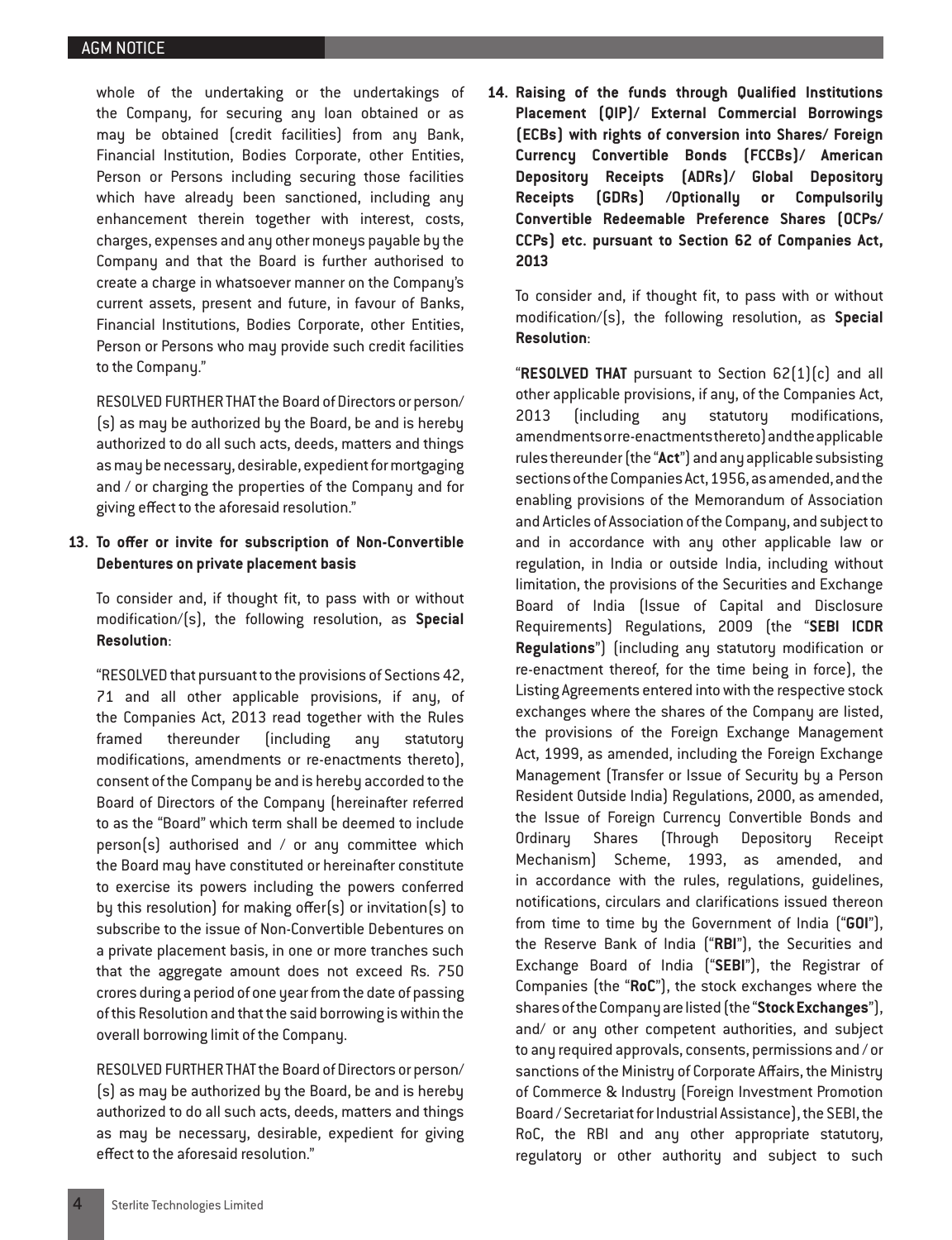conditions and modifications as may be prescribed, stipulated or imposed by any of them while granting such approvals, consents, permissions and / or sanctions, which may be agreed to by the Board of Directors of the Company (hereinafter called the "**Board**" which term shall be deemed to include any committee which the Board has constituted or may hereinafter constitute to exercise its powers including the power conferred by this Resolution), the consent, authority and approval, of the Company be and is hereby accorded to the Board to create, issue, offer and allot (including with provisions for reservation on firm and / or competitive basis, of such part of issue and for such categories of persons including employees of the Company, as may be permitted), either in India or in the course of international offering(s) in one or more foreign markets, equity shares of the Company (the "**Equity Shares**"), american depository receipts, global depository receipts, foreign currency convertible bonds and/ or other financial instruments convertible into or exercisable for Equity Shares (including warrants, or otherwise, in registered or bearer form), fully convertible debentures, partly convertible debentures, non-convertible debentures with warrants and / or any security convertible into Equity Shares with or without voting / special rights and/ or securities linked to Equity Shares and / or securities with or without detachable warrants with right exercisable by the warrant holder to convert or subscribe to Equity Shares pursuant to a green shoe option, if any (all of which are hereinafter collectively referred to as the "**Securities**") or any combination of Securities, in one or more tranches, whether rupee denominated or denominated in foreign currency, through public and / or private offerings and / or on preferential allotment basis or any combination thereof or by issue of prospectus and / or placement document and/ or other permissible / requisite offer document to any eligible person(s), including but not limited to qualified institutional buyers in accordance with Chapter VIII of the SEBI ICDR Regulations, or otherwise, foreign / resident investors (whether institutions, incorporated bodies, mutual funds, individuals or otherwise), venture capital funds (foreign or Indian), alternative investment funds, foreign institutional investors, foreign portfolio investors, Indian and / or bilateral and / or multilateral financial institutions, non-resident Indians, stabilizing agents, state industrial development corporations, insurance companies, provident funds, pension funds, and / or any other categories of investors whether or not such Investors are members of the Company (collectively called the "**Investors**"), as may be decided by the Board

at its discretion and permitted under applicable laws and regulations for an aggregate amount not exceeding Rs. 1,000 Crores or equivalent thereof inclusive of such premium as may be fixed on such Securities at such a time or times, in such a manner and on such terms and conditions including security, rate of interest, discount (as permitted under applicable law) etc., as may be deemed appropriate by the Board at its absolute discretion including the discretion to determine the categories of Investors to whom the offer, issue and allotment shall be made to the exclusion of other categories of Investors at the time of such offer, issue and allotment considering the prevailing market conditions and other relevant factors and wherever necessary in consultation with lead manager(s) and / or underwriter(s) and / or other advisor(s) for such issue.

**RESOLVED FURTHER THAT** if any issue of Securities is made by way of a Qualified Institutions Placement in terms of Chapter VIII of the SEBI ICDR Regulations (hereinafter referred to as "**Eligible Securities**" within the meaning of the SEBI ICDR Regulations), the allotment of the Eligible Securities, or any combination of Eligible Securities as may be decided by the Board shall be completed within twelve months from the date of this Resolution or such other time as may be allowed under the SEBI ICDR Regulations from time to time at such a price being not less than the price determined in accordance with the pricing formula provided under Chapter VIII of the SEBI ICDR Regulations. The Company may, in accordance with applicable law, also offer a discount of not more than 5% or such percentage as permitted under applicable law on the price calculated in accordance with the pricing formula provided under the SEBI ICDR Regulations.

**RESOLVED FURTHER THAT** in the event that Equity Shares are issued to qualified institutional buyers under Chapter VIII of the SEBI ICDR Regulations, the relevant date for the purpose of pricing of the Equity Shares shall be the date of the meeting in which the Board decides to open the proposed issue of Equity Shares and in the event that convertible securities (as defined under the SEBI ICDR Regulations) are issued to qualified institutional buyers under Chapter VIII of the SEBI ICDR Regulations, the relevant date for the purpose of pricing of such securities, shall be either the date of the meeting in which the Board decides to open the issue of such convertible securities or the date on which the holders of such convertible securities become entitled to apply for the equity shares, as may be determined by the Board.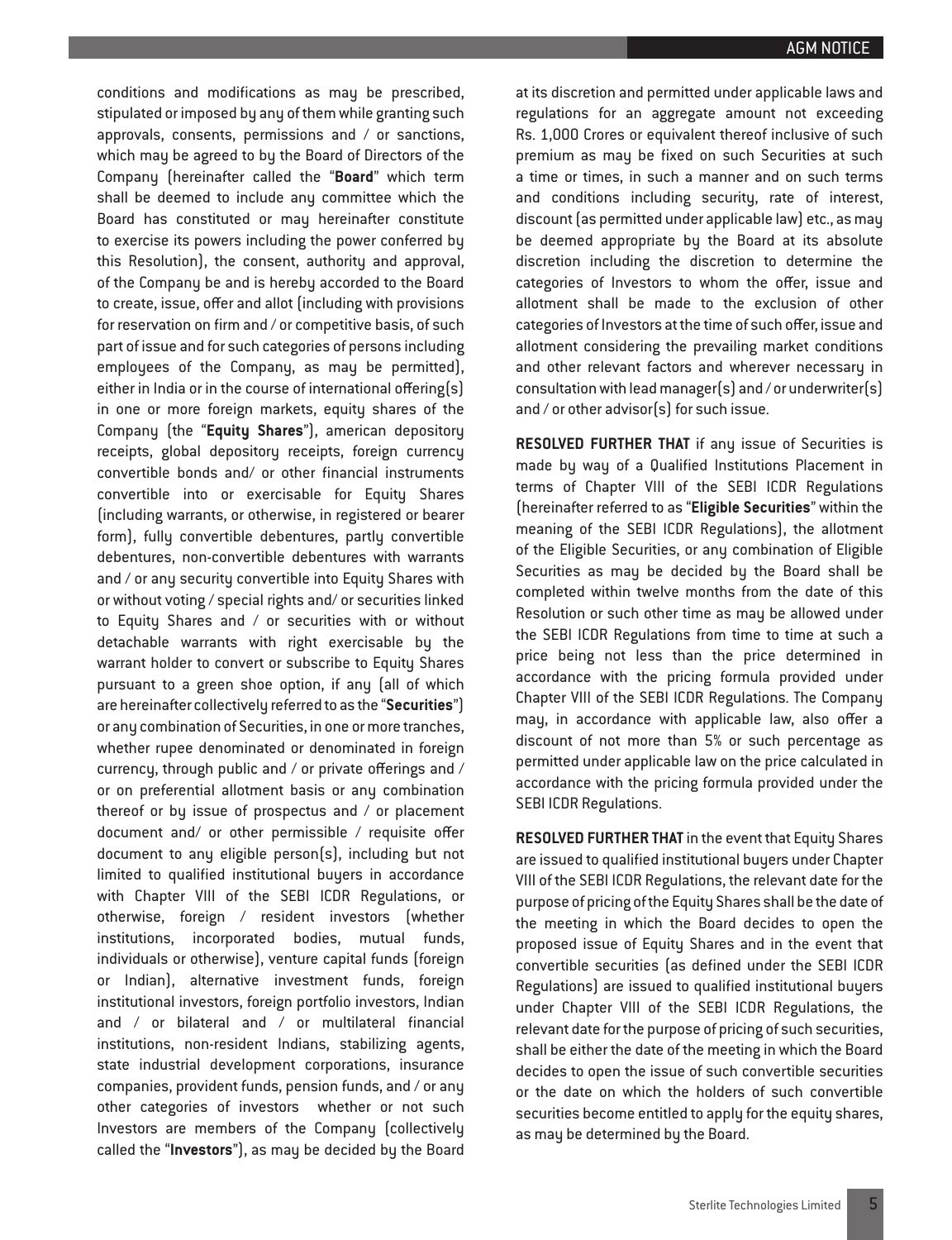**RESOLVED FURTHER THAT** the relevant date for the determination of applicable price for the issue of any other Securities shall be as per the regulations / guidelines prescribed by the SEBI, the Ministry of Corporate Affairs, the RBI, the GOI through their various departments, or any other regulator and the pricing of any Equity Shares issued upon the conversion of the Securities shall be made subject to and in compliance with the applicable rules and regulations.

**RESOLVED FURTHER THAT** in pursuance of the aforesaid Resolutions:

- a) the Securities to be so offered, issued and allotted shall be subject to the provisions of the Memorandum of Association and Articles of Association of the Company; and
- b) the Equity Shares that may be issued by the Company shall rank pari passu with the existing Equity Shares of the Company in all respects.

**RESOLVED FURTHER THAT** without prejudice to the generality of the above, subject to applicable laws, regulations and guidelines and subject to approvals, consents and permissions, if any, of any governmental body, authority or regulatory institution including any conditions as may be prescribed in granting such approvals or permissions by such governmental authority or regulatory institution, the aforesaid Securities may have such features and attributes or any terms or combination of terms that provide for the tradability and free transferability thereof in accordance with the prevailing practices in the capital markets including but not limited to the terms and conditions for issue of additional Securities and the Board be and is hereby authorized in its absolute discretion in such manner as it may deem fit, to dispose of such Securities that are not subscribed.

**RESOLVED FURTHER THAT** the Board be and is hereby authorized to issue and allot such number of Equity Shares as may be required to be issued and allotted upon conversion of any Securities or as may be necessary in accordance with the terms of the offering, all such Equity Shares ranking pari passu with the existing Equity Shares in all respects.

**RESOLVED FURTHER THAT** for the purpose of giving effect to the Resolutions described above, the Board be and is hereby authorized on behalf of the Company to do all such acts, deeds, matters and things including but not limited to finalization and approval of the preliminary

as well as final offer document(s), determining the form and manner of the issue, including the class of investors to whom the Securities are to be issued and allotted, number of Securities to be allotted, issue price, face value, discounts permitted under applicable law (now or hereafter), premium amount on issue / conversion of the Securities, if any, rate of interest, execution of various agreements, deeds, instruments and other documents, including the private placement offer letter, creation of mortgage/ charge in accordance with the provisions of the Act in respect of any Securities as may be required either on pari passu basis or otherwise, as it may in its absolute discretion deem fit, necessary, proper or desirable, and to give instructions or directions and to settle all questions, difficulties or doubts that may arise in regard to the issue, offer or allotment of Securities and utilization of the issue proceeds and to accept and to give effect to such modifications, changes, variations, alterations, deletions, additions as regards the terms and conditions as may be required by the SEBI, the RoC, the lead managers, or other authorities or agencies involved in or concerned with the issue of Securities and as the Board may in its absolute discretion deem fit and proper in the best interest of the Company without being required to seek any further consent or approval of the members or otherwise, and that all or any of the powers conferred on the Company and the Board vide this Resolution may be exercised by the Board or such committee thereof as the Board has constituted or may constitute in this behalf, to the end and intent that the members shall be deemed to have given their approval thereto expressly by the authority of this Resolution, and all actions taken by the Board or any committee constituted by the Board to exercise its powers, in connection with any matter(s) referred to or contemplated in any of the foregoing Resolutions be and are hereby approved, ratified and confirmed in all respects.

**RESOLVED FURTHER THAT** the Board be and is hereby authorized to engage / appoint the lead managers, underwriters, guarantors, depositories, custodians, registrars, stabilizing agent, trustees, bankers, advisors and all such agencies as may be involved or concerned in such offerings of Securities and to remunerate them by way of commission, brokerage, fees or the like and also to enter into and execute all such arrangements, agreements, memoranda, documents etc. with such agencies and to seek the listing of such Securities on one or more national and/ or international stock exchange(s).

RESOLVED FURTHER THAT the Board be and is hereby authorized to delegate (to the extent permitted by law)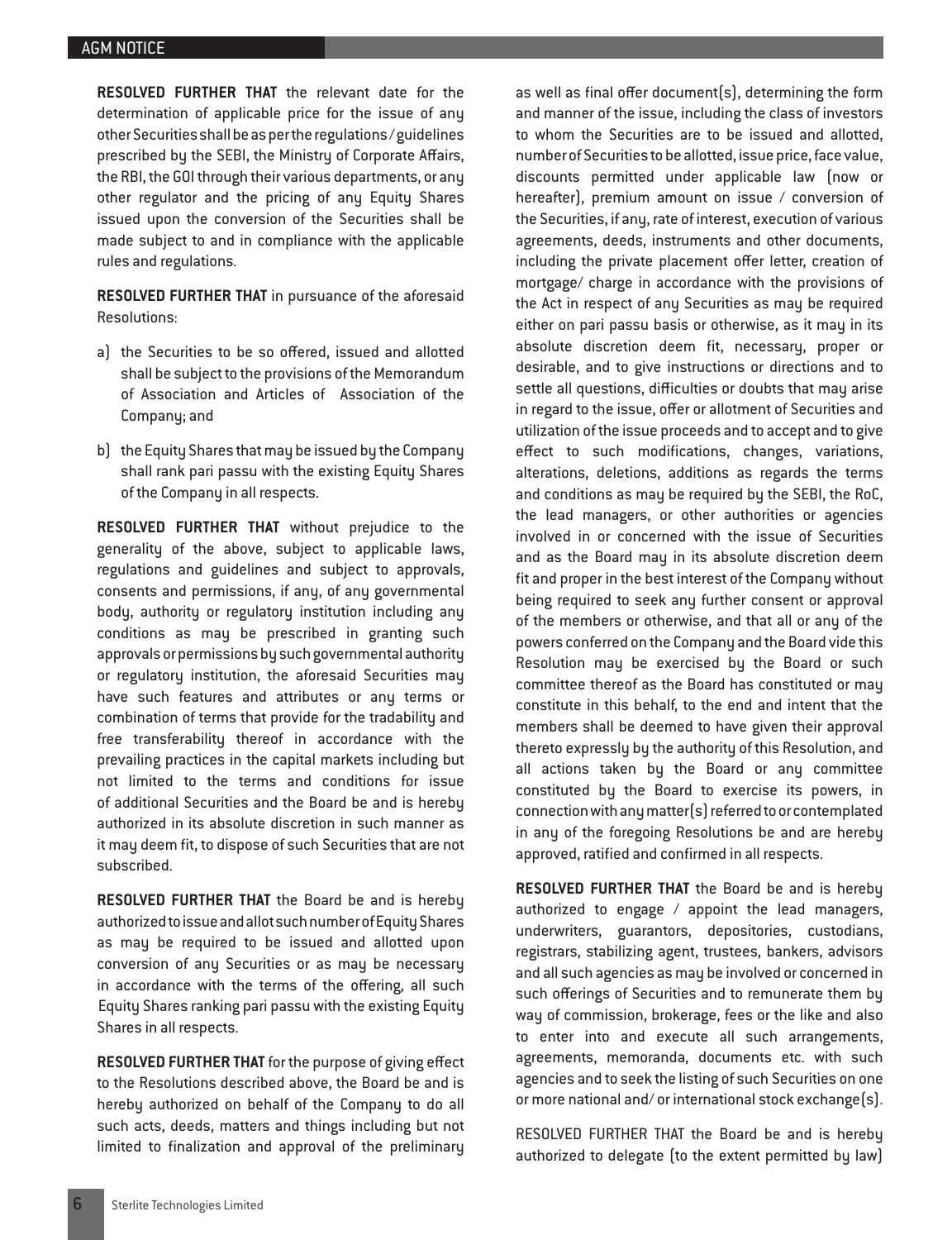all or any of the powers herein conferred to any committee of directors, or any whole-time director or directors or any other officer or officers of the Company to give effect to the aforesaid Resolutions."

## **15. Approve related party transactions under Section 188 of the Companies Act, 2013**

To consider and, if thought fit, to pass with or without modification/(s), the following resolution, as **Special Resolution**:

"**RESOLVED THAT** pursuant to Section 188 of the Companies Act, 2013 (hereinafter referred to as "the Act"), the Memorandum and Articles of Association of the Company and other applicable provisions, if any, of the Act (including any statutory modifications, amendments or re-enactments thereto) and any other approvals that may be required in this regard, consent, approval and authority of the Company be and is hereby accorded to the Board of Directors of the Company (hereinafter referred to as the "Board" which term shall be deemed to include person(s) authorised and / or any committee which the Board may have constituted or hereinafter constitute to exercise its powers including the powers conferred by this resolution), for the transfer of: (a) 175,000 equity shares in Sterlite Grid Limited; (b) 8,730,000 equity shares in Sterlite Display Technologies Private Limited (c) 5,10,000, 0.01% Compulsory Convertible Debentures (CCDs) of East-North Interconnection Company Limited and (d) 25,500 equity shares in East-North Interconnection Company Limited ('Securities') to Sterlite Power Grid Ventures Limited, a subsidiary of the Company, for consideration at such price to be determined by the board of directors of the Company, but not less than the cost of the said Securities appearing in the books of the Company and on such terms and conditions and in such manner as may be decided by the Board and execute all required documents including agreements, memorandum, deeds of assignment/ conveyance and other documents with such modifications as may be required from time to time and to do all such acts, deeds, matters and things as may be deemed necessary and/or expedient in its discretion for completion of the transaction as aforesaid in the best interest of the Company.

**RESOLVED FURTHER THAT** the Board of Directors be and are hereby jointly and severally authorized to approve the aforesaid transfers and provide necessary authorization to any director or Chief Financial Officer or Company Secretary to sign debenture and sharetransfer deeds on behalf of the Company and sign

any other instrument or document that may be required to give effect to the above resolution, to settle any question, difficulty or doubt that may arise and do all such acts, deeds, matters and things, as may be necessary to give effect to this resolution."

## **16. Approve related party transactions under Section 188 of the Companies Act, 2013**

To consider and, if thought fit, to pass with or without modifications, the following resolution as **Special Resolution**:

"**RESOLVED THAT** pursuant to Section 188 of the Companies Act, 2013 (hereinafter referred to as "the Act"), the Memorandum and Articles of Association of the Company and other applicable provisions, if any, of the Act (including any statutory modifications, amendments or re-enactments thereto) and any other approvals that may be required in this regard, consent, approval and authority of the Company be and is hereby accorded to the Board of Directors of the Company (hereinafter referred to as the "Board" which term shall be deemed to include person(s) authorised and / or any committee which the Board may have constituted or hereinafter constitute to exercise its powers including the powers conferred by this resolution) to execute a business transfer agreement with its wholly owned subsidiary, which is to be incorporated at Dadra & Nagar Haveli ("Subsidiary"), in order to transfer, sell, assign, convey or otherwise dispose the Company's manufacturing facility located at No. 5, Vardhaman Industrial Estate, Haridwar 249 402, India, from where it manufactures medium voltage and high voltage (ranging from 6.6 KV to 66 KV) power cables, and has installed capacity to manufacture, distribute and sell power cables upto 220 KV (the "Division"), together with all its assets, rights, liabilities / obligations of all nature and kind, all types of intellectual property rights related to the Division, goodwill and all its employees related to the Division on a going concern basis, by way of a slump sale (as defined under the Income Tax Act, 1961) to the Subsidiary, and in addition to the executing the business transfer agreement, to execute incidental documents such as memoranda, deeds of adherence / assignment / conveyance or such other documents, as may be determined by the Board of Directors of the Company with such modifications as may be required from time to time, for a lump sum consideration arrived at by the Board based on the book value of the net assets of the Division and on such terms and conditions as may be mutually acceptable and / or as may be deemed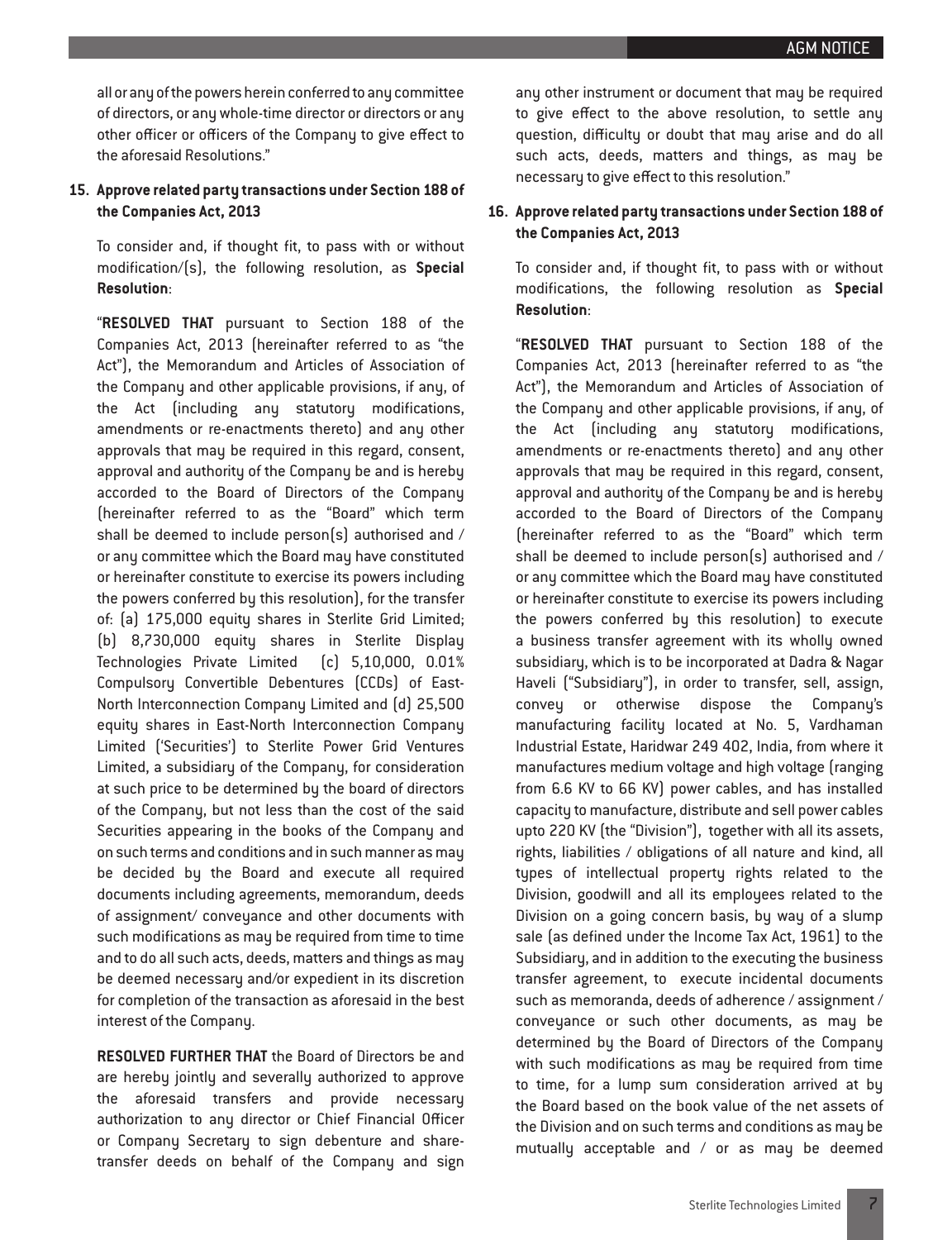necessary, and / or appropriate by the Board and to do all such acts, deeds, matters and things as may be deemed necessary and/or expedient in its discretion for completion of the transaction as aforesaid in the best interest of the Company.

**RESOLVED FURTHER THAT** subject to applicable law, the consideration for the transfer of the Division may be discharged by the Subsidiary to the Company by cash or issue of shares or a combination thereof, or by any other mode or combination acceptable to the Board of the Company.

**RESOLVED FURTHER THAT** the Board be and are hereby jointly or severally, authorized to do all such acts, deeds, matters and things as may be deemed necessary or incidental thereto, including finalizing and executing the business transfer agreement and any other ancillary agreement, deeds, or other documents as may be necessary or expedient in the discretion of the Board and to do all other acts as may be necessary to effectuate the transactions contemplated by the resolutions specified above, and to delegate all or any of the powers or authorities herein conferred to any director(s) of the Company.

> By order of the Board of Directors for **Sterlite Technologies Limited**

| Date:- July 04, 2014 | <b>Amit Deshpande</b>    |  |  |
|----------------------|--------------------------|--|--|
| Place :- Pune        | <b>Company Secretary</b> |  |  |

## **NOTES:**

- 1. An Explanatory Statement pursuant to Section 102 of the Companies Act, 2013, setting out the material facts in respect Item No 3 and Special Businesses under Item No. 5 to 16 is annexed hereto.
- 2. A MEMBER ENTITLED TO ATTEND AND VOTE AT THE GENERAL MEETING, IS ENTITLED TO APPOINT A PROXY TO ATTEND AND VOTE ON A POLL INSTEAD OF HIMSELF AND THE PROXY NEED NOT BE A MEMBER OF THE COMPANY.
- 3. Proxies, in order to be effective, must be duly filled, stamped, signed and deposited at the Registered Office of the Company not later than 48 hours before the commencement of the meeting. A form of Proxy and Admission Slip is enclosed.
- 4. During the period beginning 24 hours before the time

fixed for the commencement of the meeting and ending with the conclusion of the meeting, a member would be entitled to inspect the proxies lodged at any time during the business hours of the company, provided that not less than three days of notice in writing is given to the company.

- 5. Corporate Members intending to send their authorized representative to attend the Meeting are requested to send a certified copy of the Board Resolution authorizing their representative to attend and vote on their behalf at the Meeting.
- 6. The Register of Directors and Key Managerial Personnel and their shareholding, maintained under Section 170 of the Companies Act, 2013, will be available for inspection by the members at the Meeting.
- 7. The Register of Contracts or Arrangements in which Directors are interested, maintained under Section 189 of the Companies Act 2013, will be available for inspection by the members at the Meeting.
- 8. The Register of Members and Share Transfer Books will remain closed from Saturday, August 9, 2014 to Tuesday, August 19, 2014 (both days inclusive) for determining the names of members eligible for dividend on Equity Shares, if declared at the Meeting.
- 9. If Dividend on Equity Shares as recommended by the Board of Directors for the financial year ended March 31, 2014 is approved at the Annual General Meeting, payment such dividend will be made as under  $$ 
	- a) To all Beneficial Owners in respect of shares held in dematerialized form as per the data as may be made available by the National Securities Depository Limited and the Central Depository Services (India) Limited as of the close of business hours on August 8, 2014.
	- b) To all Members in respect of shares held in physical form after giving effect to valid transfers in respect of transfer requests lodged with the Company on or before the close of business hours on August 8, 2014.
- 10. All correspondence relating to transfer and transmission of shares, sub-division of shares, issue of duplicate share certificates, change of address, dematerialization of shares, payment of dividend etc. will be attended to and processed at the office of Registrar & Share Transfer Agent viz. M/s Karvy Computershare Private Limited, Hyderabad. For contact details, of the Registrars and Share Transfer Agents please refer to Corporate Governance Report in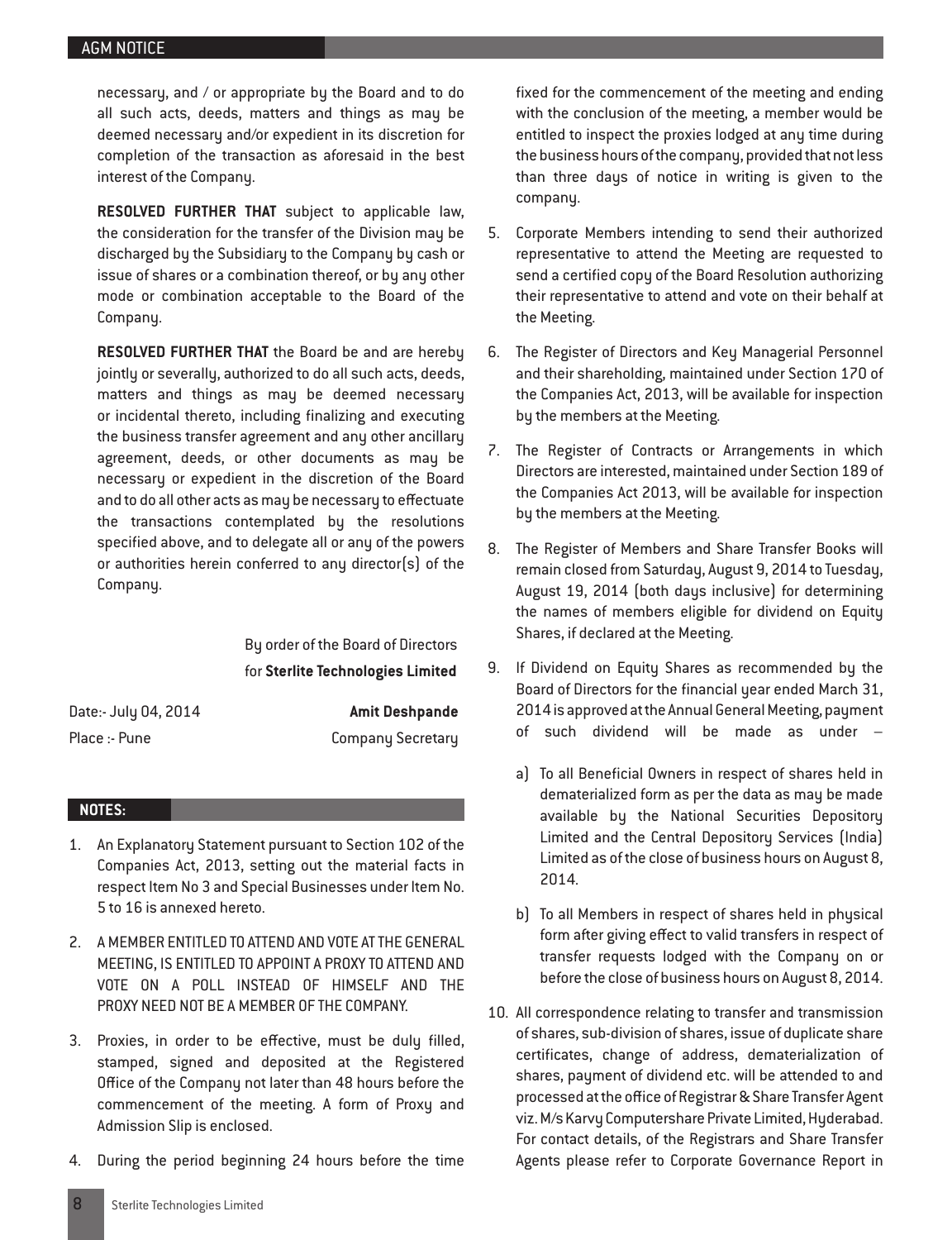the Annual Report.

- 11. Members holding shares in dematerialized form are requested to intimate all changes pertaining to their bank details, NECS, ECS, mandates, power of attorney, change of address/name/email address(es), etc. to their Depository Participant only and not to the Company's Registrars and Transfer Agents. Changes intimated to the Depository Participant will automatically get reflected in the Company's records which will help the Company and its Registrar and Transfer Agents to provide efficient and better service to the Members. Members holding shares in physical form are requested to advice such changes to the Company's Registrar and Transfer Agents, M/s Karvy Computershare Private Limited.
- 12. Members holding shares in physical form are requested to consider converting their holding to dematerialized form to eliminate all risks associated with physical shares and for ease in portfolio management. Members can contact the Company's Registrar and Transfer Agents, M/s Karvy Computershare Private Limited, for assistance in this regard.
- 13. Reserve Bank of India has initiated National Electronic Clearing Service (NECS) for credit of dividend directly to the bank account of Members.

-Members holding shares in dematerialized form are requested to register their latest Bank Account details (Core Banking Solutions enabled account number, 9 digit MICR and 11 digit IFS code) with their Depository Participant.

- Members holding shares in physical form are requested to provide their latest Bank Account details (Core Banking Solutions enabled account number, 9 digit MICR and 11 digit IFS code) along with their folio number to the Company's Registrar and Transfer Agents, M/s Karvy Computershare Private Limited.

- 14. The shareholders holding shares in dematerialized form would receive their dividend directly to the bank account nominated by them through their Depository Participant, subject to validity of the same.
- 15. Members who hold shares in physical form in multiple folios in identical names or joint holding in the same order of names are requested to send the share certificates to Karvy, for consolidation into a single folio.
- 16. Members attending the Annual General Meeting are requested to bring their copies of Annual Report along with the duly filled attendance slip.
- 17. The members who are interested to avail of nomination facility may obtain the necessary application from the Share Transfer Agents.
- 18. The Securities and Exchange Board of India (SEBI) has mandated the submission of Permanent Account Number (PAN) by every participant in securities market. Members holding shares in electronic form are, therefore, requested to submit their PAN to their Depository Participants with whom they are maintaining their demat accounts. Members holding shares in physical form can submit their PAN to the Company / Karvy.
- 19. Non-Resident Indian Members are requested to inform Karvy, immediately of:
	- (a) Change in their residential status on return to India for permanent settlement.
	- (b) Particulars of their bank account maintained in India with complete name, branch, account type, account number and address of the bank with pin code number, if not furnished earlier.
- 20. The queries, if any, on the Annual Report should be sent to the Company at its registered office in such a way that the Company will receive the same at least 7 (seven) days before the Annual General Meeting.
- 21. As required under Clause 49 of the Listing Agreement with the stock exchanges, the relevant details of persons seeking appointment / reappointment as directors are furnished in the Corporate Governance Section of Annual Report.
- 22. All documents proposed for approval, if any, in the above Notice and documents specifically stated to be open for inspection in the Explanatory Statement are open for inspection at the Registered Office of the Company between 2.00 p.m. and 5.00 p.m. on all working days (except Saturdays, Sundays and Holidays) up to the date of announcement of the results.
- 23. Transfer of dividend: Those members who have not so far encashed their dividend warrants for the year 2006- 07, 2007-08, 2008-09, 2009-10, 2010-11 and 2011- 2012, 2012-2013 may claim or approach the Registrar & Share Transfer Agents of the Company, for payment thereof as the same will be transferred to the Investor Education and Protection Fund of the Central Government, pursuant to Section 125 of the Companies Act, 2013 as under:
- Dividend for the year 2006-07: on August 17, 2014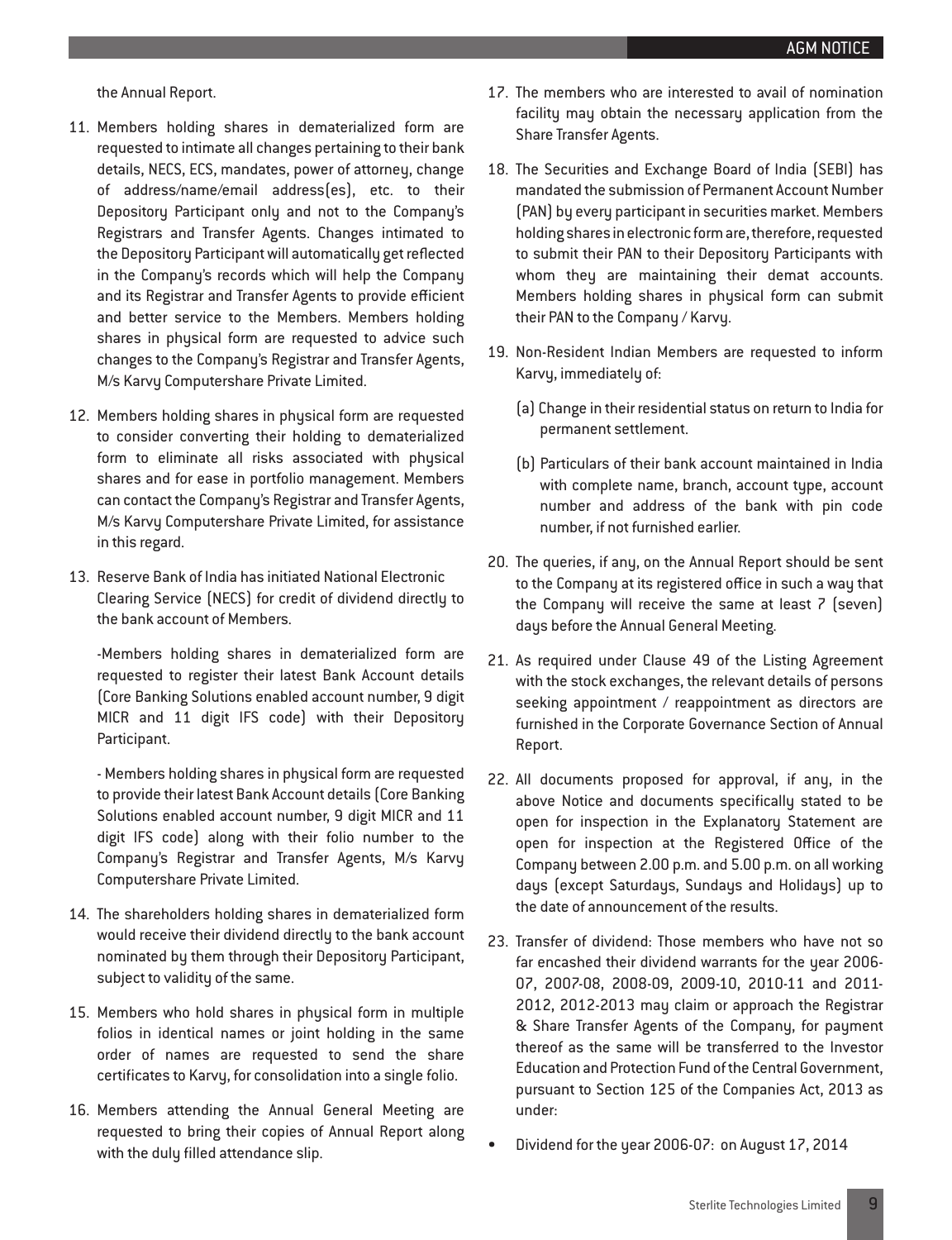- Dividend for the year 2007-08: on September 30, 2015
- Dividend for the year 2008-09: on August 30, 2016
- Dividend for the year 2009-10: on August 19, 2017
- Dividend for the year 2010-11: on October 25, 2018
- • Dividend for the year 2011-12: on October 17 ,2019
- Dividend for the year 2012-13: on September 11, 2020
- 24. To support the 'Green Initiative', the Members who have not registered their e-mail addresses are requested to register the same with your Depository Participants to enable us to send you the communications via email.
- 25. **General instructions for e-voting** As mandated by SEBI, the Company has extended the facility for e-voting to its shareholders in respect of all the items placed for consideration at the AGM. The complete details of the instructions for e- voting are annexed to this notice.

By order of the Board of Directors for **Sterlite Technologies Limited** 

| Date:- July 04, 2014 | <b>Amit Deshpande</b>    |
|----------------------|--------------------------|
| Place :- Pune        | <b>Company Secretary</b> |

#### **EXPLANATORY STATEMENT**

(Pursuant to Section102 of the Companies Act, 2013)

#### **ITEM 3**

In terms of provisions of Section 152 of the Companies Act, 2013, not less than two-thirds of the total number of directors of a public company shall be persons whose period of office is liable to determination by retirement of directors by rotation. Further, one-third of such of the directors for the time being as are liable to retirement by rotation shall retire from office. For the aforesaid purposes, "total number of directors" shall not include independent directors.

The Company has total eight directors, four of which are independent directors. Mr. Pravin Agarwal has been reappointed as Whole Time Director of the Company with effect from October 30, 2012 and Dr. Anand Agarwal has been reappointed as the Chief Executive Officer and Whole Time Director of the Company with effect from July 30, 2012, both for a period of three years, in terms of approval granted by the Members of the Company at the Annual General Meeting held on September 12, 2012. As per the approval of the Members, Mr. Pravin Agarwal and Dr. Anand Agarwal are not liable to retirement by rotation.

However, with a view to complying with the provisions of the Companies Act, 2013, it is proposed to make Mr. Pravin Agarwal and Dr. Anand Agarwal, liable to retirement by rotation. However, considering the fact that Dr. Anand Agarwal has been one of the directors who has been longest in office since his last appointment vis-à-vis Mr. Pravin Agarwal, Dr. Anand Agarwal is liable to retire by rotation at the ensuing Annual General Meeting of the Company and being eligible offers himself for re-appointment. For purposes of leave accumulation, gratuity, provident fund, superannuation and other benefits, the services of Dr. Agarwal will be considered as continuous and this re-appointment will not be considered as any break in service.

The details of Dr. Anand Agarwal as required to be given under Clause 49(VIII) (E) of the Listing Agreement are provided in the Corporate Governance Report forming part of the Annual Report.

 In light of above, you are requested to accord your approval to the Ordinary Resolution as set out at Agenda Item No. 3 of the accompanying Notice.

Except for Dr. Anand Agarwal, none of the other Directors or Key Managerial Personnel or their relatives have any concern or interest, financial or otherwise in passing of the said resolution.

#### **ITEM 5 to 8**

Pursuant to the provisions of Sections 149, 152, Schedule IV of the Companies Act, 2013 read with Companies (Appointment and Qualifications of Directors) Rules, 2014, the Independent Directors shall hold office for a term of five consecutive years on the Board of a Company. In order to comply with the provisions of the Companies Act, 2013, it is proposed to appoint Mr. Arun Todarwal, Mr. A R Narayanaswamy, Mr. C V Krishnan and Mr. Haigreve Khaitan as Independent Directors of the Company for a term of 5 (five) years commencing from April 1, 2014 up to March 31, 2019.

Other details of the Independent Directors as required to be given under Clause 49(VIII) (E) of the Listing Agreement are provided in the Corporate Governance Report forming part of the Annual Report.

In the opinion of the Board, the Independent Directors fulfill the conditions specified in Section 149, 152 and Schedule IV of the Companies Act, 2013 read with Companies (Appointment and Qualifications of Directors) Rules, 2013 and are independent of the management. Copy of the draft letter for appointment of Independent Director setting out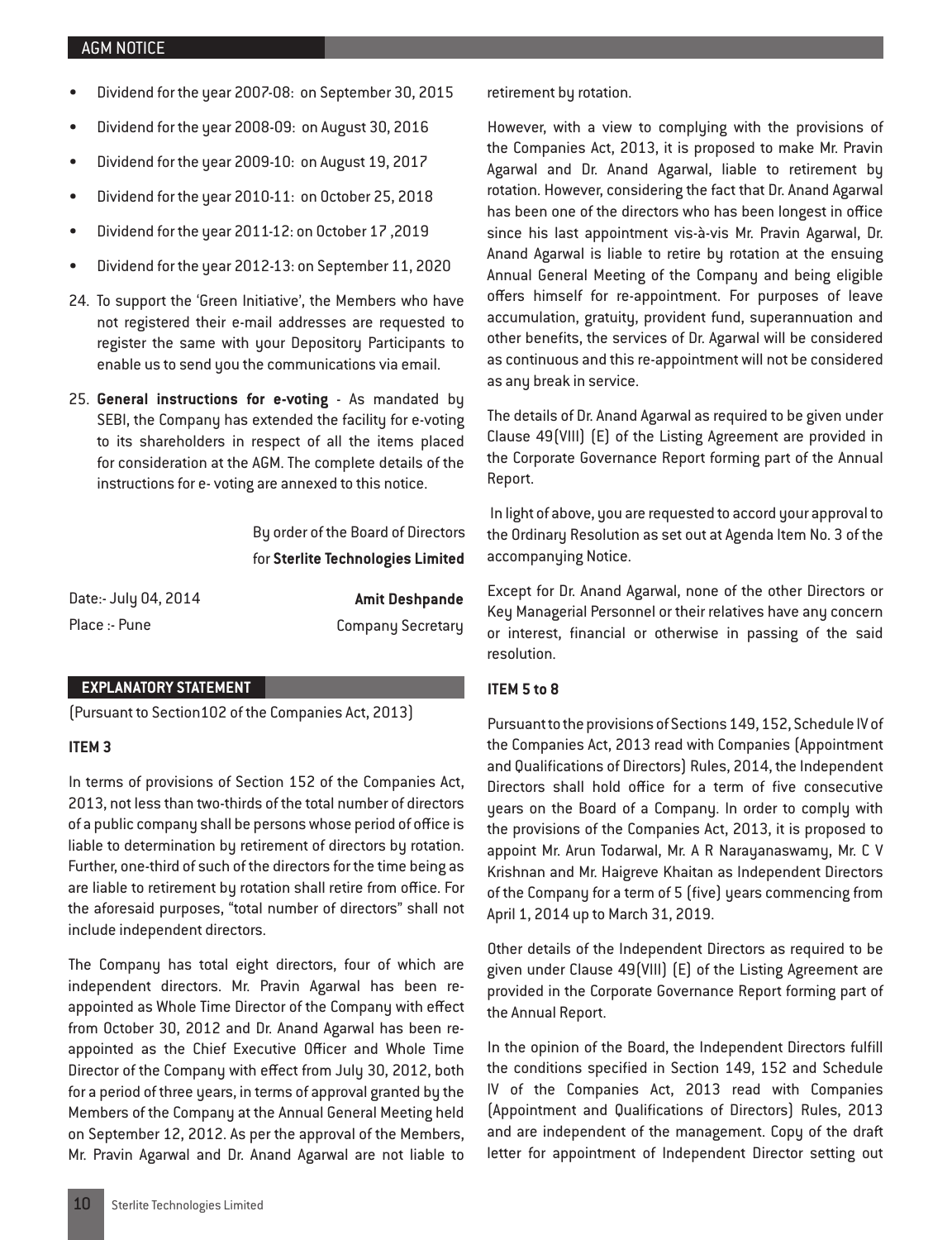the terms and conditions would be available for inspection without any fee by the members at the Registered Office of the Company during normal business hours on any working day, excluding Saturday.

The Board of Directors believe that the continued association of the aforesaid Directors with the Company would be of immense benefit to the progress of the Company and accordingly, the Board recommends the appointment of Mr. Arun Todarwal, Mr. A R Narayanaswamy, Mr. C V Krishnan and Mr. Haigreve Khaitan as Independent Directors as set out in Item Nos. 5 to 8 for the approval of the shareholders of the Company.

Except for the Independent Directors of the Company, being an appointee, none of the Directors and Key Managerial Personnel of the Company and their relatives are concerned or interested, financial or otherwise, in the proposed Ordinary Resolutions as set out in Item No. 5 to 8 of this Notice. This Explanatory Statement may also be regarded as a disclosure under Clause 49 of the Listing agreement with the Stock Exchange.

#### **ITEM 9**

Section 197 of the Act provides that except with the approval of the company in general meeting, the remuneration payable to any one managing director or whole-time director or manager shall not exceed five per cent of the net profits of the company and if there is more than one such director, remuneration shall not exceed ten per cent of the net profits to all such directors and managers taken together.

The Board of Directors of the Company have, subject to the approval of members of the Company, proposed to remunerate the Whole-time Directors by way of salary, perquisites and allowances, incentive / bonus / performance linked incentive, remuneration based on net profits, etc. as per their respective terms of appointment, exceeding five percent of the net profits of the Company for each financial year to any one Wholetime director but limiting to ten percent of the net profits of the Company for all the Whole-time directors taken together, as the Board of Directors may from time to time determine, as computed in the manner laid down in Section 198 of the Companies Act, 2013 or any statutory modification(s) or reenactment thereof.

Save and except all the Whole-time directors of the Company and their relatives, to the extent of their shareholding interest, if any, in the Company, none of the other Directors / Key Managerial Personnel of the Company / their relatives are, in any way, concerned or interested, financially or otherwise, in the resolution set out at Item No. 9 of the Notice.

The Board commends the Ordinary Resolution set out at Item No. 9 of the Notice for approval by the shareholders.

#### **ITEM 10**

In terms of the provisions of Section 148 of the Companies Act, 2013 read with Rule 14 of Companies (Audit and Auditors) Rules 2014, the Board of Directors of the Company shall appoint an individual who is a cost accountant in practice on the recommendations of the Audit Committee, which shall also recommend remuneration for such cost auditor. The remuneration recommended by the Audit Committee shall be considered and approved by the Board of Directors and ratified by the shareholders.

On recommendation of the Audit Committee at its meeting held on April 29, 2014, the Board of Directors of the Company has considered and approved appointment of Mr. Kiran Naik, Cost Accountants, for the conduct of the Cost Audit of the Company at a remuneration of Rs. 2.25 Lacs per annum plus service tax as applicable and reimbursement of actual travel and out of pocket expenses for the Financial Year 2013-14 and 2014-15.

The resolution at Item No. 10 of the Notice is set out as an Ordinary Resolution for approval and ratification by the members in terms of Section 148 of the Companies Act, 2013.

Except for Whole-time Directors ot their relatives, none of the other directors or Key Managerial Personnel or their relatives have any concern or interest, financial or otherwise in passing of the said resolution.

#### **ITEM 11 & 12**

In terms of the provisions of Section  $180(1)(c)$  of the Companies Act, 2013, a Company cannot borrow in excess of the aggregate of the paid-up capital and free reserves, apart from the temporary loans obtained from the company's bankers in the ordinary course of business, except with the consent of the shareholders by way of special resolution at the general meeting of the Company.

The Shareholders have passed an ordinary resolution under Section 293(1)(d) of the Companies Act, 1956 on September 6, 2000, approving the borrowing limit of Rs.1,500 Crores beyond the paid-up capital and free reserves of the Company. The increasing business operations and future growth plans of the Company would necessitate the Company to avail additional financial assistance from Banks, Financial Institutions, Bodies Corporate, other Entities, Person or Persons for meeting the financial requirements of the Company. Further, in terms of Companies Act, 2013, the definition of Free Reserves does not include the balance in the Securities Premium Account of the Company, thereby further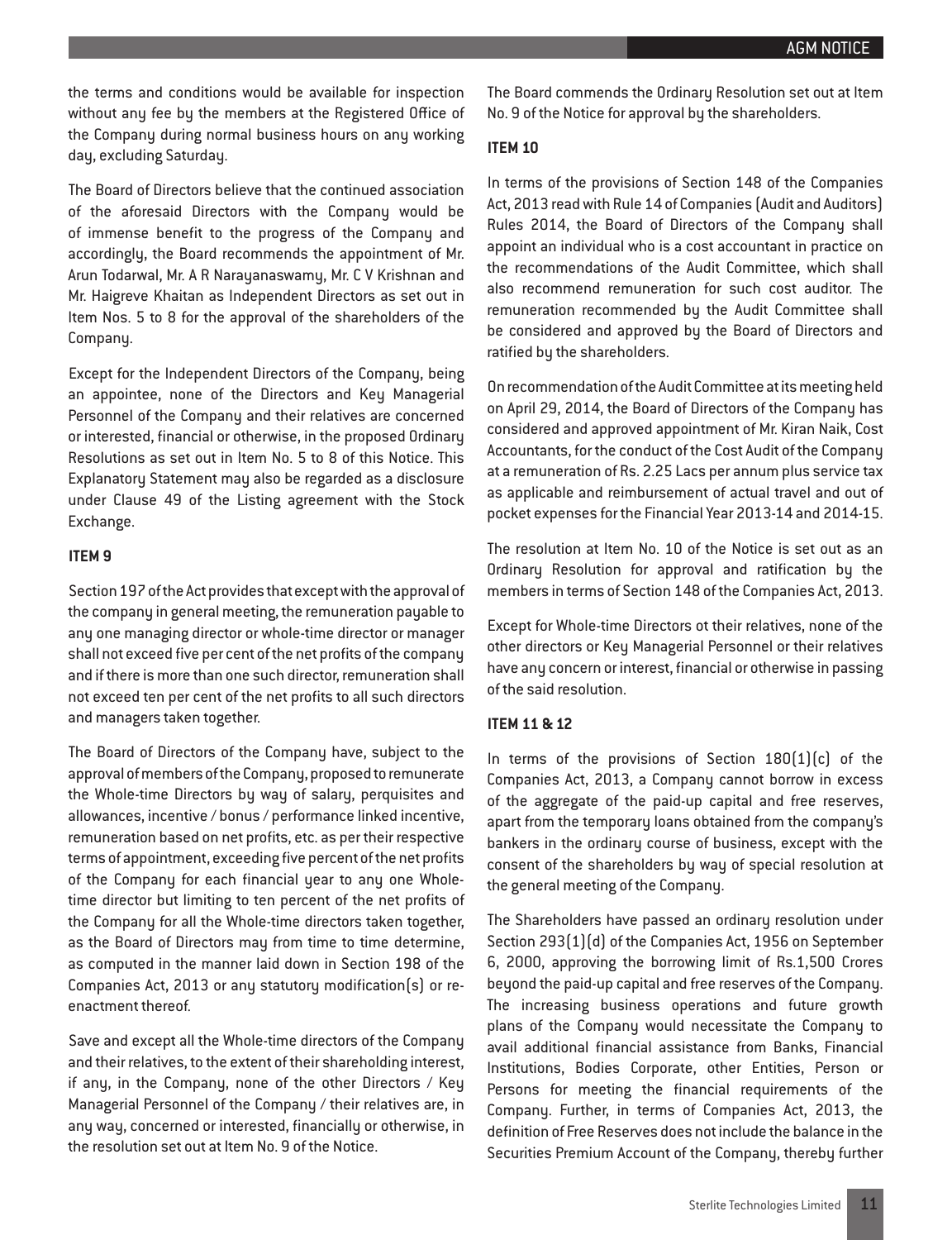reducing the borrowing limit of the Company. In the light of the above, it is felt that the present limit of Rs.1,500 Crores may not be sufficient to cover the additional borrowings. Hence it has been felt desirable to enhance this limit of Rs.1,500 Crores to Rs. 3,000 Crores.

In terms of the provisions of Section  $180[1][a]$  of the Companies Act, 2013, a company cannot sell, lease or otherwise dispose-off the whole or substantially the whole of the undertaking of the company without the consent of the Shareholders by way of a special resolution at the general meeting of the company.

Considering the need to avail additional financial assistance, over and above the present financial assistances, from Banks, Financial Institutions, Bodies Corporate, other Entities, Person or Persons, it may be required to further mortgage / charge its properties and / or extend the properties already charged to secure other assistance including securing the present facilities sanctioned and being availed. Since the creation of charge / mortgage tantamount to otherwise disposing of the undertakings of the Company, it shall be necessary to pass a special resolution under Section 180(1)(a) of the Companies Act, 2013. Also, earlier approval of Shareholders under Section 293(1)(a) of the Companies Act, 1956 was taken on September 6, 2000 and thus considering passage of time as also notification of Section 180 of the Companies Act, 2013, it is felt desirable to seek fresh approval from the shareholders.

In view of the aforesaid provisions, you are requested to grant your consent to the enabling special resolution as set out at Agenda Item No.11 & 12 of the accompanying Notice.

The Directors or Key Managerial Personnel or their relatives do not have any concern or interest, financial or otherwise in passing of the said special resolution.

#### **ITEM 13**

The Non-Convertible Debentures ("NCDs") issued on private placement basis is also a source of borrowings raised by the Company. The Shareholders have passed an ordinary resolution under Section 293(1)(d) of the Companies Act, 1956 on September 6, 2000, approving the borrowing limit of Rs.1,500 Crores beyond the paid-up capital and free reserves of the Company. A fresh Resolution for the said purpose is also included in Item No. 11 of the Notice.

Under Rule 14 of the Companies (Prospectus and Allotment of Securities) Rules, 2014 ("Rules"), a company making a private placement of its securities is required to obtain the approval of the Members by way of a Special Resolution for each offer or invitation. However, in case the offer or invitation is for NCDs, such Special Resolution would be valid for a year. It is therefore proposed to obtain approval of the Members under Sections 42, 71 and other applicable provisions, if any, of the Act, read together with the Rules framed thereunder, to enable the Company to make private placement of its NCDs, in one or more tranches within such limits as set out in the Resolution.

In view of the aforesaid provisions, you are requested to grant your consent to the enabling special resolution as set out at Agenda Item No. 13 of the accompanying Notice.

The Directors or Key Managerial Personnel or their relatives do not have any concern or interest, financial or otherwise in passing of the said special resolution.

#### **ITEM 14**

The Company requires adequate capital to meet the needs of growing business. While it is expected that the internal generation of funds would partially finance the need for capital and debt raising would be another source of funds, it is thought prudent for the Company to have enabling approvals to raise a part of the funding requirements for the said purposes as well as for such other corporate purposes as may be permitted under applicable laws through the issue of appropriate securities as defined in the resolution, in Indian or international markets.

The fund raising may be through a mix of equity/equity-linked instruments, as may be appropriate. Members' approval is sought for the issue of securities linked to or convertible into Equity Shares or depository receipts of the Company. It is, therefore, proposed to raise funds through best suited securities/instruments including FCCBs, ECBs, QIPs, ADR, GDR, etc. to meet capital expenditure and long term working capital requirements of the Company.

Section 62(1)(c) of the Companies Act, 2013 and Listing Agreement entered into with Stock Exchanges, provide inter alia, that where it is proposed to increase the subscribed share capital of the Company by allotment of further shares, such further shares shall be offered to the persons, who on the date of the offer are holders of the equity shares of the Company, in proportion to the capital paid-up on those shares as of that date unless the Members decide otherwise. The Resolution, if passed, will have the effect of allowing the Board to issue and allot Securities to the investors who may or may not be the existing members of the Company.

The Company may also opt for issue of securities through Qualified Institutional Placement. A Qualified Institutional Placement (QIP) of the shares of the Company would be less time consuming and more economical than other modes of raising capital. As per Chapter VIII of the SEBI Regulations, an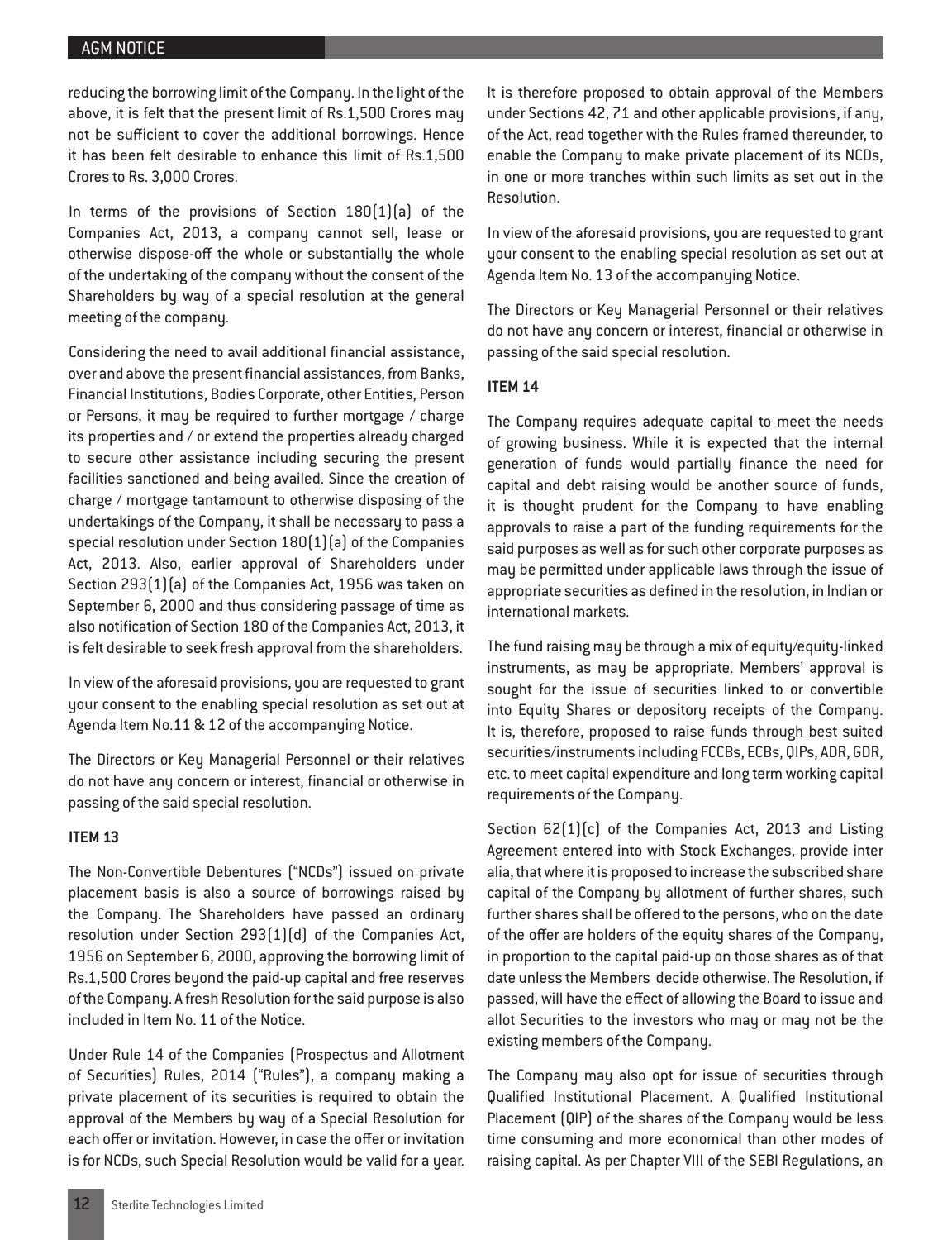issue of securities on QIP basis shall be made at a price not less than the average of the weekly high and low of the closing prices of the related shares quoted on the stock exchange during the two weeks preceding the "relevant date." In case of QIP Issuance the special resolution has a validity period of 12 months before which allotments under the authority of said resolution should be completed.

As the pricing of the offer cannot be decided except at a later stage, it is not possible to state the price of shares to be issued. However, the same would be in accordance with the provisions of the SEBI (ICDR) Regulations, 2009, the Companies Act, 2013, or any other guidelines/regulations/ consents as may be applicable or required.

In case of issue of convertible bonds and/or equity shares through depository receipts, the price will be determined on the basis of the current market price and other relevant guidelines.

The Resolution at Item No. 14 is an enabling resolution conferring authority on the Board to do all acts and deeds, which may be required to issue/offer Securities of appropriate nature at appropriate time, including the size, structure, price and timing of the issue(s) /offer(s) at the appropriate time(s). The detailed terms and conditions for the domestic/ international offering will be determined in consultation with the Lead Managers, Merchant Bankers, Global Business Coordinators, Guarantors, Consultants, Advisors, Underwriters and/or such other intermediaries as may be appointed for the issue/offer. Wherever necessary and applicable, the pricing of the issue/offer will be finalized in accordance with applicable guidelines in force. As and when the Board does take a decision on matters on which it has the discretion, necessary disclosures will be made to the relevant stock exchanges on which the Equity Shares are listed under the provisions of the Listing Agreements.

The Stock Exchange for the same purpose is the BSE Limited and the National Stock Exchange of India Limited. The issue / allotment / conversion would be subject to the receipt by the Company of regulatory approvals, if any. The conversion of Securities held by foreign investors, into Equity Shares would be subject to the applicable foreign investment cap.

The Directors recommend this Resolution at Item No.14 of the accompanying Notice for the approval of the Members of the Company.

The Directors or Key Managerial Personnel or their relatives do not have any concern or interest, financial or otherwise in passing of the said special resolution.

## **ITEM 15**

It is proposed to consolidate the holdings in related businesses under one company, Sterlite Power Grid Ventures Limited, for the purpose of administrative convenience and to facilitate strategic investment in the same.

The provisions of Section 188(1) of the Act that govern the Related Party Transactions require the Company to obtain prior approval of the shareholders by way of a Special Resolution to enter into any contract or arrangement for any of the prescribed transactions with Sterlite Power Grid Ventures Limited, subsidiary of the Company.

In light of the provisions of the Act, the Board of Directors of the Company has approved the transaction mentioned in clause (d) below. All prescribed disclosures as required to be given under the provisions of the Act and the Companies (Meetings of Board and its Powers) Rules, 2014 are given here in below for kind perusal of the members

- a) **Name of the related party** : Sterlite Power Grid Ventures Limited
- b) **Name of the Director or key managerial personnel who is related, if any:** Not applicable.
- c) **Nature of relationship**: Sterlite Power Grid Ventures Limited, a subsidiary of the Company.
- d) **Nature, material terms, monetary value and particulars of the contract or arrangement**: Sale of equity shares of Sterlite Grid Limited and Sterlite Display Technologies Private Limited and Sale of compulsorily convertible debentures and equity shares of East North Interconnection Company Limited to Sterlite Power Grid Ventures Limited for consideration at such price to be determined by the board of directors of the Company, but not less than the cost of the said securities appearing in the books of the Company. The consideration would be discharged by Sterlite Power Grid Ventures Limited to the Company in cash.
- e) **Any other information relevant or important for the members to take a decision on the proposed resolution**: The aforesaid transaction contemplates to realign the shareholding of the subsidiaries of the Company to facilitate value consolidation under a single company, Sterlite Power Grid Ventures Limited. This would enable fund raising for the business of the subsidiary companies.

Members are hereby informed that pursuant to second proviso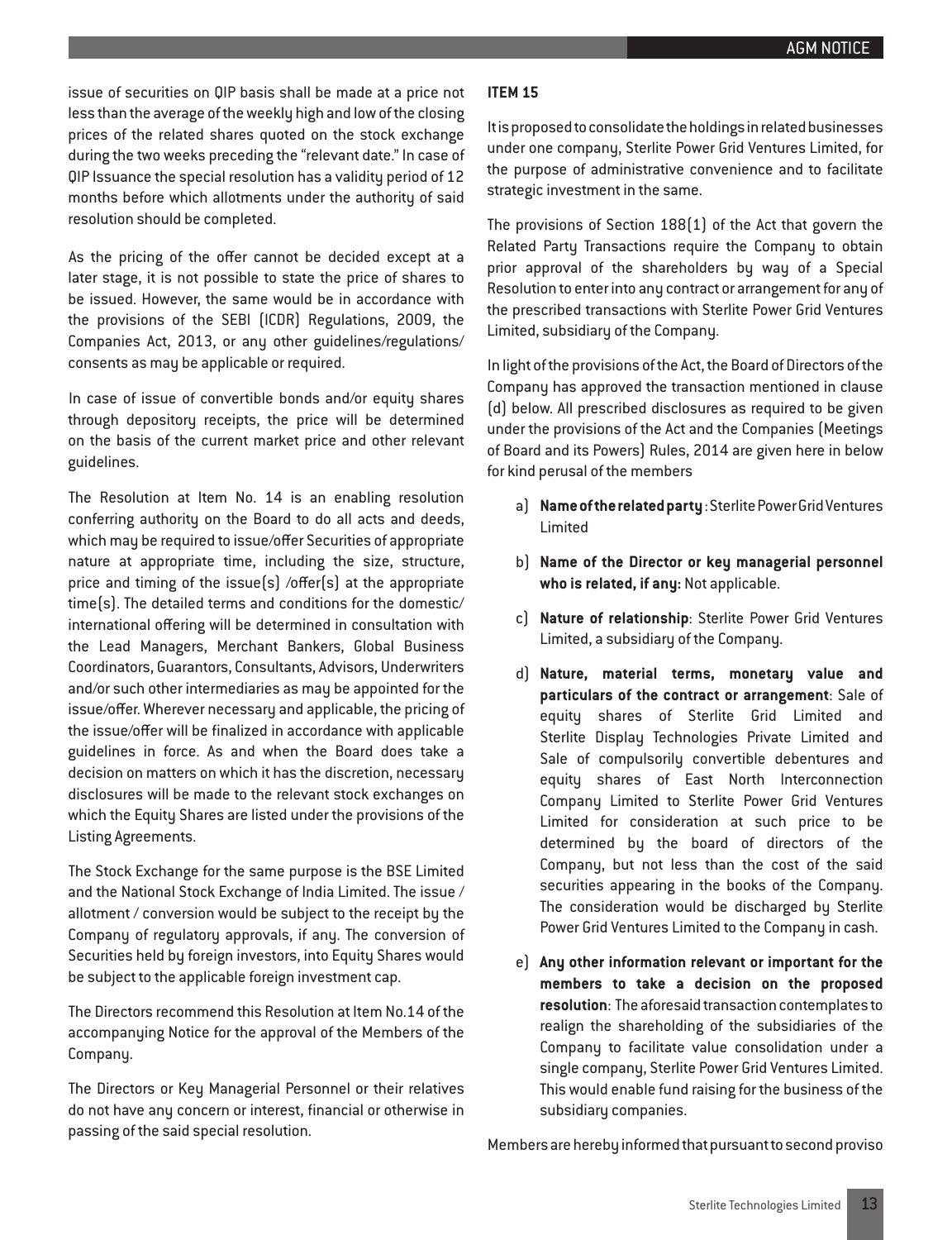of Section 188(1) of the Act, no member of the company shall vote on such special resolution to approve any contract or arrangement which may be entered into by the Company, if such member is a related party.

The Board of Directors of your Company has approved this transaction and recommends the Resolution as set out in the accompanying Notice for the approval of members of the Company as a Special Resolution.

The Directors or Key Managerial Personnel or their relatives do not have any concern or interest, financial or otherwise in passing of the said special resolution.

#### **ITEM 16**

It is proposed to transfer the Company's manufacturing facility located at No. 5, Vardhaman Industrial Estate, Haridwar 249 402, India, from where it manufactures medium voltage and high voltage (ranging from 6.6 KV to 66 KV) power cables, and has installed capacity to manufacture, distribute and sell power cables upto 220 KV (the "Division") to a wholly owned subsidiary which is to be incorporated by the Company at Dadra and Nagar Haveli ("Subsidiary").

Such transfer of the Division by the Company to its wholly owned subsidiary would enable the Company to invite potential Strategic Investor in the Subsidiary. In this regard, after transferring the Division to the Subsidiary, the Company shall also be executing necessary agreements with strategic investor who may acquire stake in the Subsidiary, in order to define the rights and obligations of the parties vis-à-vis carrying on the Division.

The provisions of Section 188(1) of the Act that govern the Related Party Transactions require a company to obtain prior approval of the shareholders by way of a Special Resolution to enter into any contract or arrangement for the sale or otherwise disposal of properties of any kind, with a subsidiary of the Company.

All prescribed disclosures as required to be given under the provisions of the Act and the Companies (Meetings of Board and its Powers) Rules, 2014 are given here in below for kind perusal of the Members.

- a) **Name of the related party**: The Company is in the process of incorporating the wholly owned subsidiary to which the Division shall be transferred to, and hence the name of the wholly owned subsidiary is not available at present.
- b) **Name of the Director or Key Managerial Person who is related, if any**: Not Applicable.
- c) **Nature of relationship**: The Company to which the Power Cable Business / Division would be transferred by the Company, would be a wholly owned subsidiary of the Company.
- d) **Nature, material terms, monetary value and particulars of the contract or arrangement**: The Company proposes to transfer the Division to its wholly owned subsidiary, as a going concern, together with all its assets, rights, liabilities / obligations of all nature and kind, all types of intellectual property rights related to the Division, goodwill and all its employees, for a lump sum consideration which shall be arrived at based on the book value of the net assets of the Division. The consideration for the transfer would be discharged by the wholly owned subsidiary by way of cash or equity shares or combination thereof any other mode or combination, as is acceptable to the Board of Directors of the Company.
- e) **Any other information relevant or important for the Members to take a decision on the proposed transaction**: The transfer of the Division is being done with an objective of facilitating potential investment by a Strategic Investor in the Subsidiary, which in the Board's view would help the Company in scaling up the operations of the power cables business and help introduce and apply advance technology and know-how in the said business.

Members are hereby informed that pursuant to second proviso of section 188(1) of the Act, no member of the company shall vote on such special resolution to approve any contract or arrangement which may be entered into by the Company, if such member is a related party.

The Board of Directors of your Company has approved this transaction and recommends the Resolution as set out in the accompanying Notice for the approval of members of the Company as a Special Resolution.

The Directors or Key Managerial Personnel or their relatives do not have any concern or interest, financial or otherwise in passing of the said special resolution.

> By order of the Board of Directors for **Sterlite Technologies Limited**

Date:- July 04, 2014 Place :- Pune

**Amit Deshpande** Company Secretary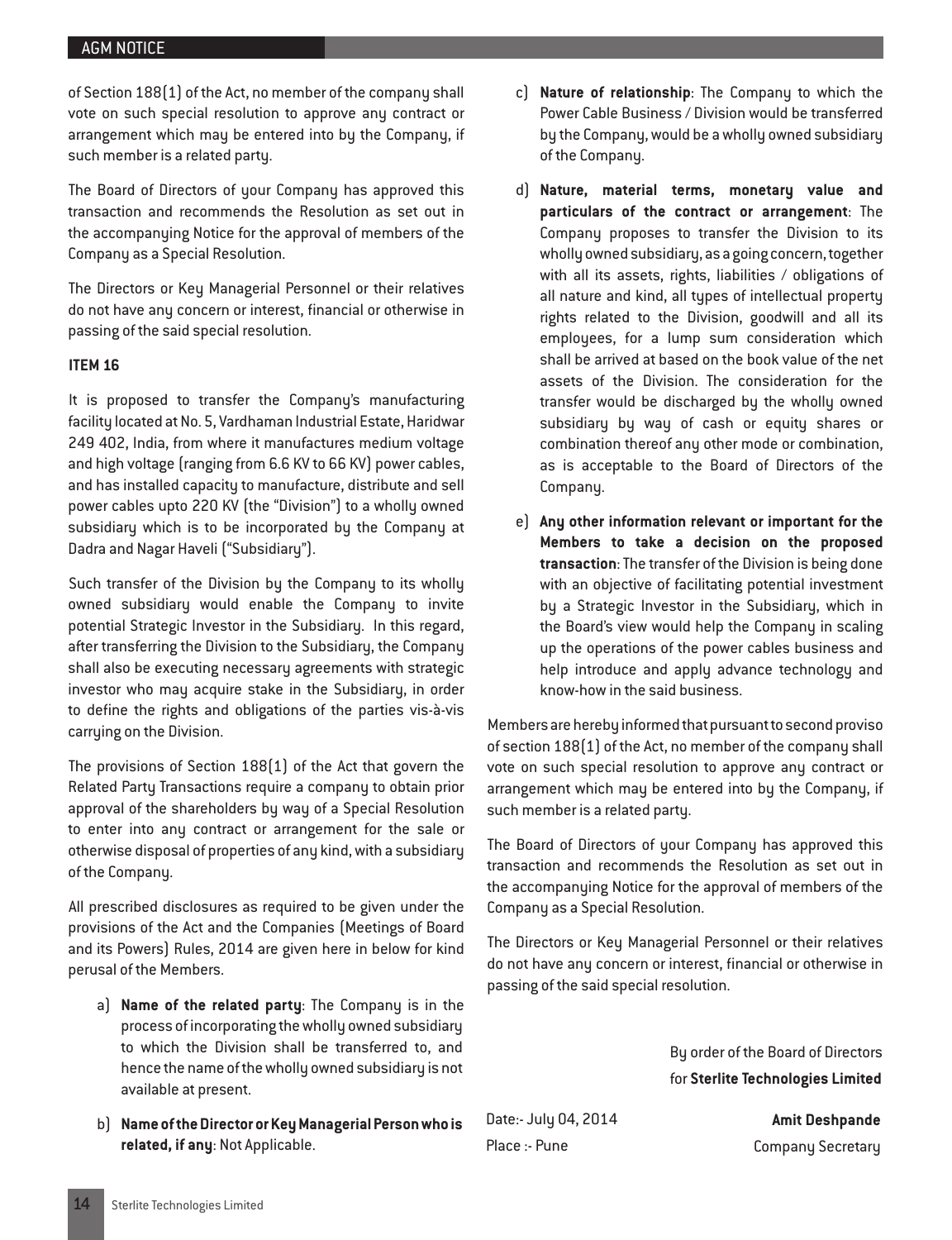#### **GENERAL INSTRUCTIONS FOR E-VOTING**

Pursuant to Section 108 of the Companies Act, 2013 read with Rule 20 of the Companies (Management & Administration) Rules, 2014 and the SEBI Circular No. CIR/CFD/DIL/6/2012 dated July 13, 2012 as modified by SEBI vide its Circular CIR/CFD/POLICY CELL/2/2014 dated April 17, 2014, the Company is required to offer the option of e-voting facility to all the members of the Company. The Business mentioned in this Notice may be transacted through electronic voting system and the Company is providing facility for voting by electronic means (e-voting). For this purpose, the Company has engaged the services of Karvy Computershare Private Limited ("KCPL" or "Karvy") as the Authorised Agency (Service provider) to provide e-voting facilities. The e-voting particulars are provided herein below.

Please read the instructions given below before exercising the vote. The Notice of the Annual General Meeting and this Communication are also available on the website of the Company at www.sterlitetechnologies.com and that of the Service provider "Karvy".

The instructions for the Shareholders for e-voting are as under:

- 1. E-Voting will be kept open from Wednesday, August 13, 2014 from 10.00 a.m. (IST) till Friday, August 15, 2014 up to 6.00 p.m. (IST).
- 2. Launch internet browser by typing the URL: https:// evoting.karvy.com
- 3. Enter the login credentials (i.e. User ID and password mentioned above). Your Folio No./DP ID- Client ID will be your User ID. However, if you are already registered with Karvy for e-voting, you can use your existing User ID and password for casting your vote.

| $User - ID$ | For Members holding shares in Demat Form:-        |  |  |  |  |
|-------------|---------------------------------------------------|--|--|--|--|
|             | a]For NSDL: 8 Character DP ID followed by 8       |  |  |  |  |
|             | Digits Client ID                                  |  |  |  |  |
|             | b) For CDSL :- 16 digits beneficiary ID           |  |  |  |  |
|             | For Members holding shares in Physical            |  |  |  |  |
|             | Form:-                                            |  |  |  |  |
|             | Event no. followed by Folio Number regis-         |  |  |  |  |
|             | tered with the company                            |  |  |  |  |
| Password    | Your Unique password is printed in this commu-    |  |  |  |  |
|             | nication/or sent via email along with the Notice  |  |  |  |  |
|             | sent in electronic form.                          |  |  |  |  |
| Captcha     | Enter the Verification code i.e. please enter the |  |  |  |  |
|             | alphabets and numbers in the exact way as         |  |  |  |  |
|             | they are displayed for security reasons.          |  |  |  |  |
|             |                                                   |  |  |  |  |

- 4. Please contact the toll free No. 1-800-34-54-001 for any further clarifications.
- 5. After entering these details appropriately, click on "LOGIN".
- 6. You will now reach password change Menu wherein you are required to mandatorily change your password. The new password shall comprise minimum 8 characters with at least one upper case (A-Z), one lower case (a-z), one numeric  $(0-9)$  and a special character  $(\text{Q},\#,\$,\text{etc.})$ . The system will prompt you to change your password and update your contact details like mobile number, email ID, etc. on first login. You may also enter a secret question and answer of your choice to retrieve your password in case you forget it. **It is strongly recommended that you do not share your password with any other person and that you take utmost care to keep your password confidential.**
- 7. You need to login again with the new credentials.
- 8. On successful login, the system will prompt you to select the E-Voting Event Number for Sterlite Technologies Limited.
- 9. On the voting page enter the number of shares (which represents the number of votes) as on the cut-off date under "FOR/AGAINST" or alternatively, you may partially enter any number of shares held, "FOR" and partially "AGAINST" but the total number of shares mentioned both "FOR/AGAINST" taken together should not exceed your total shareholding as on the cut-off date, as mentioned above. You may also choose the option "ABSTAIN" and the shares held will not be counted under either head.
- 10. Members holding multiple folios / demat accounts shall choose the voting process separately for each of the folios / demat accounts.
- 11. Voting has to be done for each item of the Notice separately. In case you do not desire to cast your vote on any specific item it will be treated as abstained.
- 12. You may then cast your vote by selecting an appropriate option and click on "Submit".
- 13. A confirmation box will be displayed. Click "OK" to confirm else "CANCEL" to modify. Once you confirm, you will not be allowed to modify your vote. **During the voting period, Members can login any number of times till they have voted on the Resolution(s).**
- 14. Corporate / Institutional Members (i.e. other than Individuals, HUF, NRI, etc.) are also required to send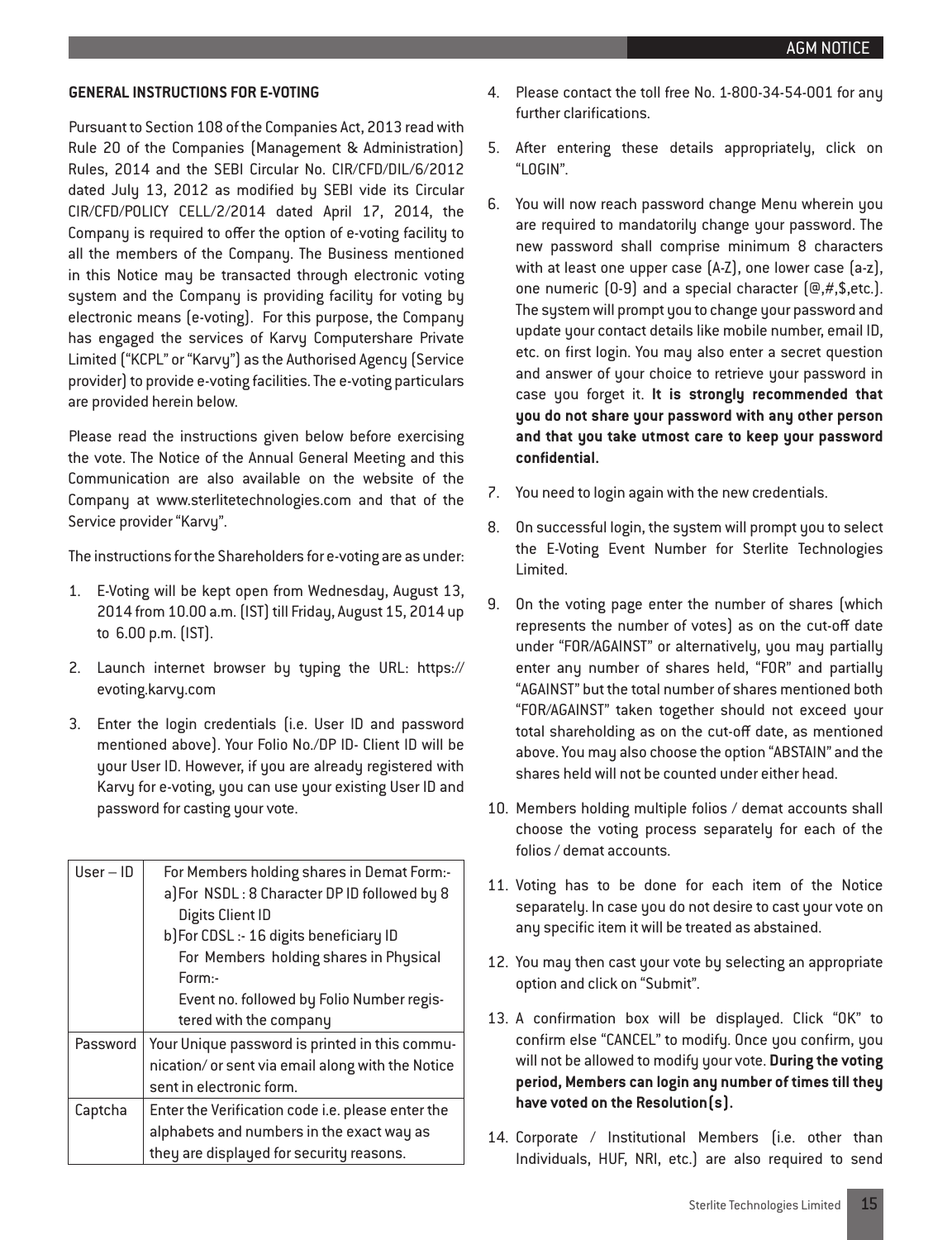scanned certified true copy (PDF Format) of the Board Resolution / Authority Letter, etc., together with attested specimen signature(s) of the duly authorized representative(s), to the Scrutinizer at e-mail ID: **bn.sterlitetech@karvy.com**. They may also upload the same in the e-voting module in their login. The scanned image of the above mentioned documents should be in the naming format "Corporate Name EVENT NO."

- 15. Once the vote on a resolution is cast by a Member, the Member shall not be allowed to change it subsequently. Further, the Members who have cast their vote electronically shall not be allowed to vote again at the Meeting.
- 16. In case of any query pertaining to e-voting, please visit Help & FAQ's section available at Karvy's website https:// evoting.karvy.com
- 17. The voting rights of the Members shall be in proportion to the paid-up value of their shares in the equity capital of the Company as on the cut-off date (i.e the record date), being Friday, July 11, 2014.
- 18. The Board of Directors has appointed Mr. B Narasimhan, Proprietor BN & Associates a Practicing Company Secretary (Membership No. FCS 1303 and Certificate of Practice No. 10440), as a Scrutinizer to scrutinize the e-voting process in a fair and transparent manner.
- 19. The Scrutinizer shall within a period not exceeding three (3) working days from the conclusion of the e-voting period unblock the votes in the presence of at least two (2) witnesses not in the employment of the Company and will make a Scrutinizer's Report of the votes cast in favour or against, if any, and send it forthwith to the Chairman of the Company.
- 20. The Results on resolutions shall be declared on or after the AGM of the Company and the resolutions will be deemed to be passed on the AGM date subject to receipt of the requisite numbers of votes in favour of the Resolutions.
- 21. The Results declared along with the Scrutinizer's Report(s) will be available on the website of the Company (www.sterlitetechnologies.com) and on Karvy's website (https://evoting.karvy.com) within two (2) days of passing of the resolutions and communication of the same to the BSE Limited and the National Stock Exchange of India Limited.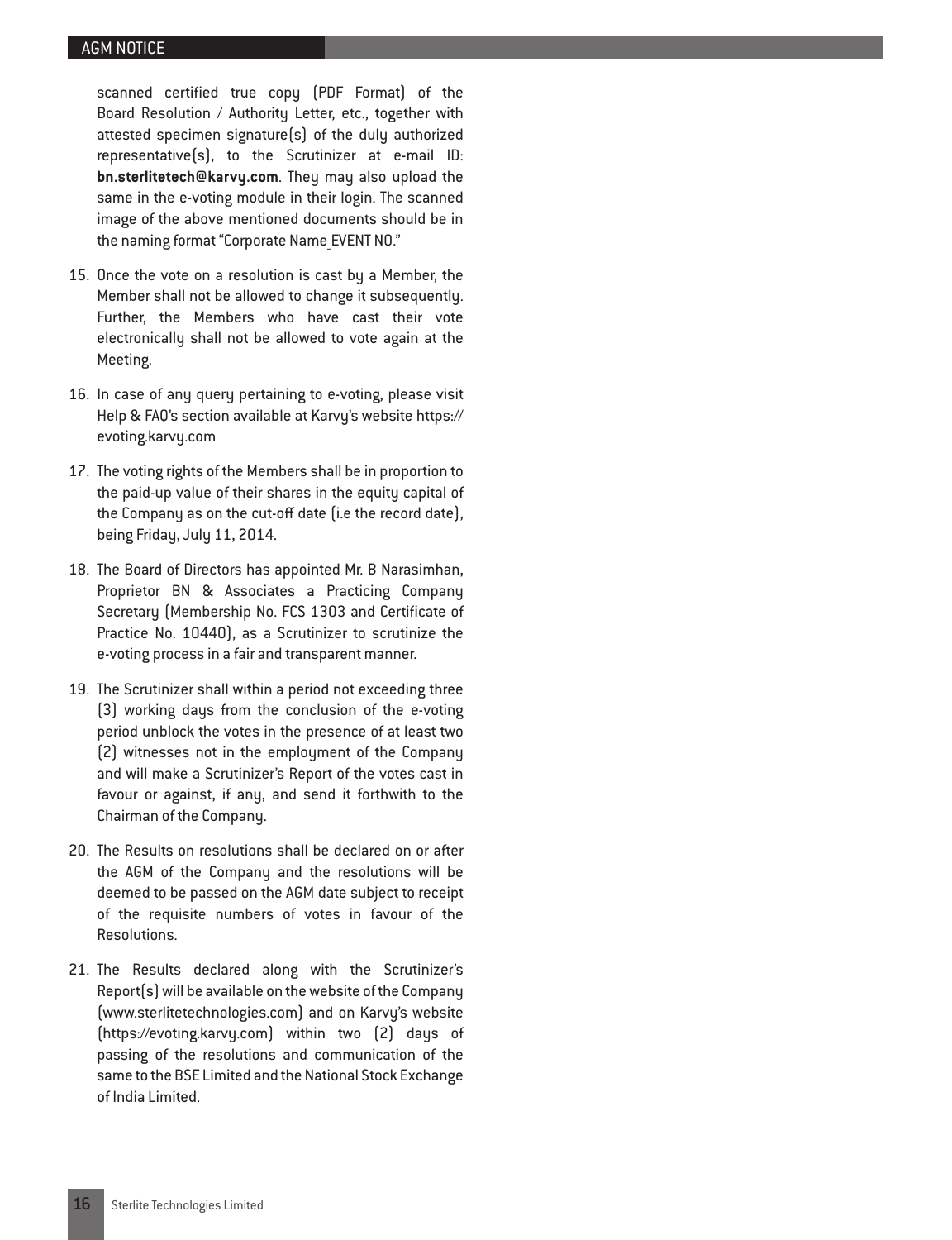|                                                                                                                                                                                                                                                                                                                                                             |                                                                              |  |                                                                                                                                                                                                   |  |  |  | <b>AGM NOTICE</b>               |  |
|-------------------------------------------------------------------------------------------------------------------------------------------------------------------------------------------------------------------------------------------------------------------------------------------------------------------------------------------------------------|------------------------------------------------------------------------------|--|---------------------------------------------------------------------------------------------------------------------------------------------------------------------------------------------------|--|--|--|---------------------------------|--|
| <b>Attendance Slip</b>                                                                                                                                                                                                                                                                                                                                      |                                                                              |  |                                                                                                                                                                                                   |  |  |  |                                 |  |
|                                                                                                                                                                                                                                                                                                                                                             |                                                                              |  |                                                                                                                                                                                                   |  |  |  |                                 |  |
|                                                                                                                                                                                                                                                                                                                                                             |                                                                              |  | Sterlite                                                                                                                                                                                          |  |  |  |                                 |  |
|                                                                                                                                                                                                                                                                                                                                                             |                                                                              |  | <b>STERLITE TECHNOLOGIES LIMITED</b><br>CIN - L31300DN2000PLC000340<br>Registered Office: Survey No.68/1, Madhuban Dam Road, Rakholi - 396 230,<br>Union Territory of Dadra & Nagar Haveli, India |  |  |  |                                 |  |
|                                                                                                                                                                                                                                                                                                                                                             | Email - communications@sterlite.com; website - www.sterlitetechnologies.com; |  |                                                                                                                                                                                                   |  |  |  |                                 |  |
|                                                                                                                                                                                                                                                                                                                                                             |                                                                              |  | Annual General Meeting - August 19, 2014                                                                                                                                                          |  |  |  |                                 |  |
| Registered Folio No./ DP ID No. / Client ID No.                                                                                                                                                                                                                                                                                                             |                                                                              |  |                                                                                                                                                                                                   |  |  |  |                                 |  |
|                                                                                                                                                                                                                                                                                                                                                             |                                                                              |  |                                                                                                                                                                                                   |  |  |  |                                 |  |
|                                                                                                                                                                                                                                                                                                                                                             |                                                                              |  |                                                                                                                                                                                                   |  |  |  |                                 |  |
| Number of shares held                                                                                                                                                                                                                                                                                                                                       |                                                                              |  |                                                                                                                                                                                                   |  |  |  |                                 |  |
|                                                                                                                                                                                                                                                                                                                                                             |                                                                              |  |                                                                                                                                                                                                   |  |  |  |                                 |  |
| I certify that I am a member / proxy for the member of the company.<br>I hereby record my presence at the ANNUAL GENERAL MEETING of the Company at the Registered Office of the Com-<br>pany at Survey No.68/1, Madhuban Dam Road, Rakholi - 396 230, Union of Territory of Dadra & Nagar Haveli, India,<br>on Tuesday, August 19, 2014, at 12.30 p.m. IST. |                                                                              |  |                                                                                                                                                                                                   |  |  |  |                                 |  |
| Name of the member / proxy<br>(in BLOCK letters)                                                                                                                                                                                                                                                                                                            |                                                                              |  |                                                                                                                                                                                                   |  |  |  | Signature of the member / proxy |  |
| Note - PLEASE COMPLETE THIS ATTENDANCE SLIP AND HAND IT OVER AT THE ENTRANCE OF THE MEETING HALL                                                                                                                                                                                                                                                            |                                                                              |  |                                                                                                                                                                                                   |  |  |  |                                 |  |
|                                                                                                                                                                                                                                                                                                                                                             |                                                                              |  |                                                                                                                                                                                                   |  |  |  |                                 |  |
|                                                                                                                                                                                                                                                                                                                                                             |                                                                              |  |                                                                                                                                                                                                   |  |  |  |                                 |  |
|                                                                                                                                                                                                                                                                                                                                                             |                                                                              |  |                                                                                                                                                                                                   |  |  |  |                                 |  |
|                                                                                                                                                                                                                                                                                                                                                             |                                                                              |  |                                                                                                                                                                                                   |  |  |  |                                 |  |
|                                                                                                                                                                                                                                                                                                                                                             |                                                                              |  |                                                                                                                                                                                                   |  |  |  |                                 |  |
|                                                                                                                                                                                                                                                                                                                                                             |                                                                              |  |                                                                                                                                                                                                   |  |  |  |                                 |  |

I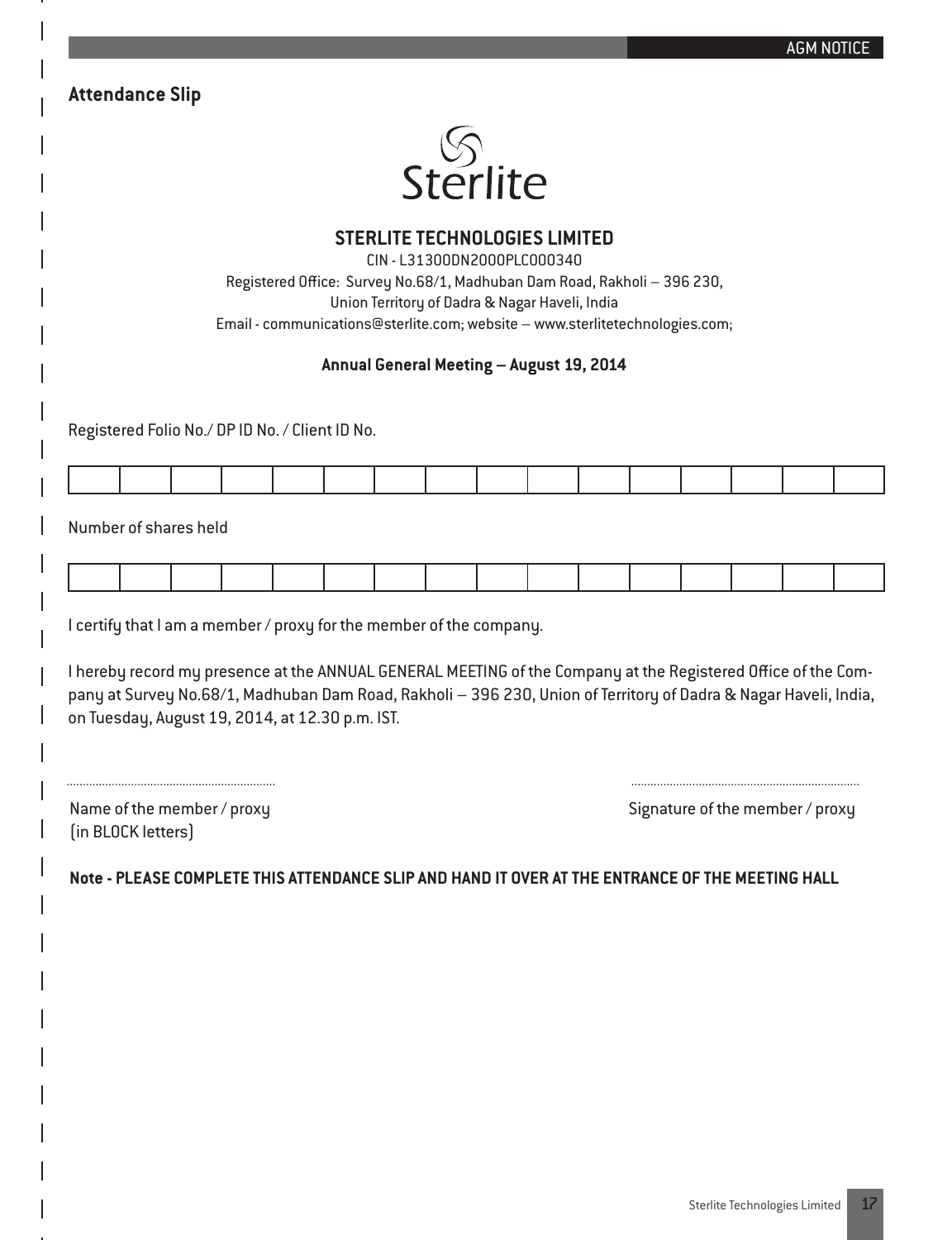## **Proxy Form**

**[Pursuant to Section 105(6) of the Companies Act, 2013 and Rule 19(3) of the Companies (Management and Administration) Rules, 2014]**



**STERLITE TECHNOLOGIES LIMITED**

CIN - L31300DN2000PLC000340 Registered Office: Survey No.68/1, Madhuban Dam Road, Rakholi – 396 230, Union Territory of Dadra & Nagar Haveli, India Email - communications@sterlite.com; website – www.sterlitetechnologies.com;

## **Annual General Meeting – August 19, 2014**

| Name of the member(s)      |                                              |                                                                                |  |  |  |  |  |
|----------------------------|----------------------------------------------|--------------------------------------------------------------------------------|--|--|--|--|--|
| <b>Registered address:</b> |                                              |                                                                                |  |  |  |  |  |
| E-mail Id:                 |                                              |                                                                                |  |  |  |  |  |
| Folio No. / Client ID:     |                                              |                                                                                |  |  |  |  |  |
| DP ID:                     |                                              |                                                                                |  |  |  |  |  |
|                            |                                              | I/We, being the member(s) of shares of the above named Company hereby appoint: |  |  |  |  |  |
|                            |                                              |                                                                                |  |  |  |  |  |
|                            |                                              |                                                                                |  |  |  |  |  |
|                            | Email ID:                                    |                                                                                |  |  |  |  |  |
|                            | Signature: _________________, or failing him |                                                                                |  |  |  |  |  |
|                            |                                              |                                                                                |  |  |  |  |  |
|                            |                                              |                                                                                |  |  |  |  |  |
|                            | Email ID:                                    |                                                                                |  |  |  |  |  |
|                            | Signature: _________________, or failing him |                                                                                |  |  |  |  |  |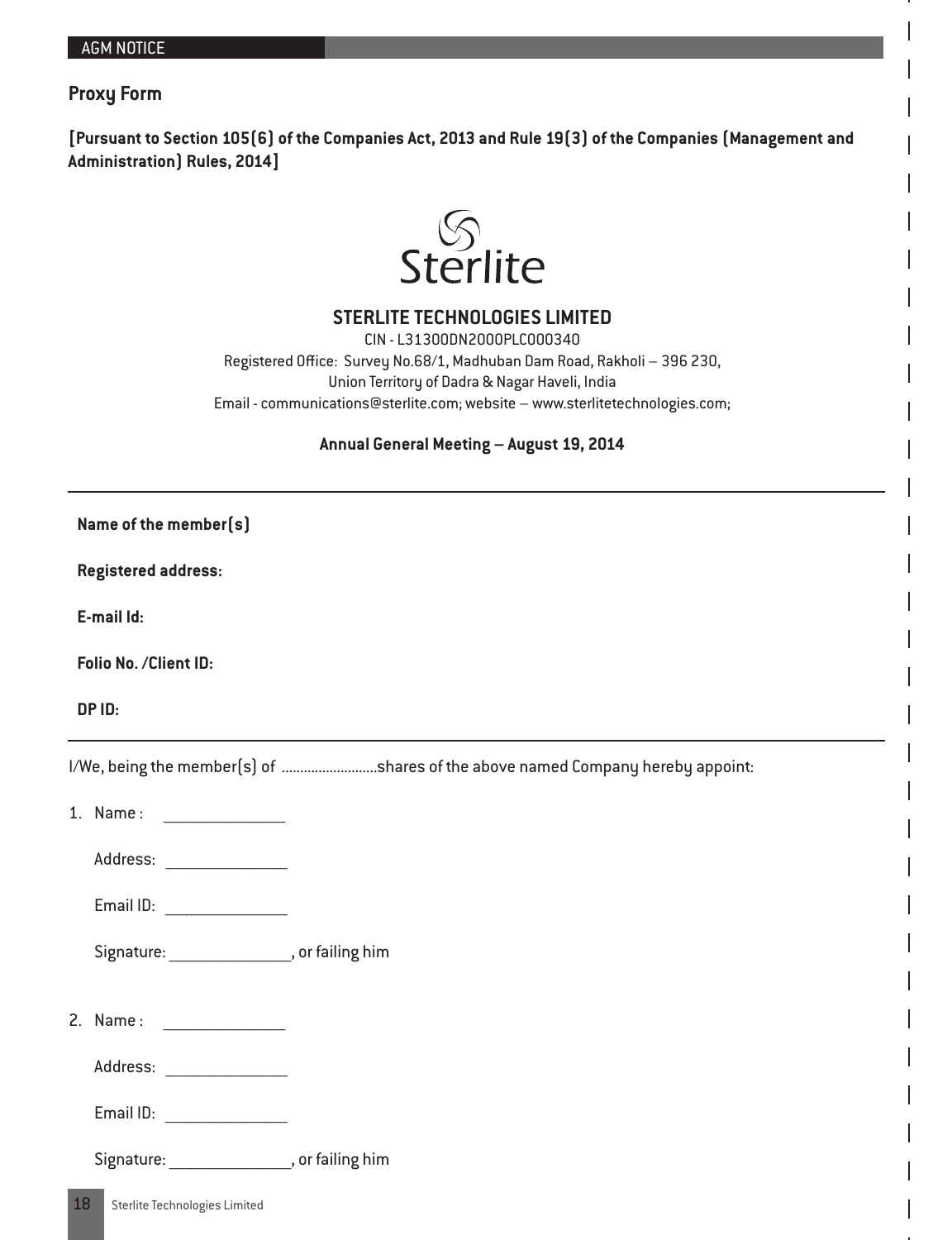| $3.$ Name: |  |
|------------|--|
| Address:   |  |
| Email ID:  |  |
| Signature: |  |

as my / our proxy to attend and vote (on a poll) for me / us and on my / our behalf at the Annual General Meeting of the Company, to be held on Tuesday, August 19, 2014 at 12.30 p.m. IST at the Registered Office of the Company at Survey No.68/1, Madhuban Dam Road, Rakholi – 396 230, Union of Territory of Dadra & Nagar Haveli, India and at any adjournment thereof in respect of such resolutions set out in the Notice convening the meeting, as are indicated below:

| Resolution<br>Number | Resolutions*                                                                                                                                             | For | Against |
|----------------------|----------------------------------------------------------------------------------------------------------------------------------------------------------|-----|---------|
| $\mathbf{1}$         | Adoption of Balance Sheet, Statement of Profit & Loss, Re-<br>port of the Board of Directors and Auditors for the financial<br>year ended March 31, 2014 |     |         |
| $\overline{c}$       | Declaration of Dividend for the financial year ended March<br>31, 2014                                                                                   |     |         |
| $\overline{3}$       | Appoint a director in place of Dr. Anand Agarwal, who retires<br>by rotation and being eligible, offers himself for re-appoint-<br>ment                  |     |         |
| $\overline{4}$       | Appoint M/s. S R B C & Co. LLP., Chartered Accountants as the<br><b>Statutory Auditors of the Company</b>                                                |     |         |
| 5                    | Appointment of Mr. Arun Todarwal as an Independent Direc-<br>tor of the Company                                                                          |     |         |
| 6                    | Appointment of Mr. A. R. Narayanaswamy as an Independ-<br>ent Director of the Company                                                                    |     |         |
| $\overline{z}$       | Appointment of Mr. C. V. Krishnan as an Independent Direc-<br>tor of the Company                                                                         |     |         |
| 8                    | Appointment of Mr. Haigrieve Khaitan as an Independent Di-<br>rector of the Company                                                                      |     |         |
| 9                    | Payment of remuneration to Whole-time Directors of the<br>Company                                                                                        |     |         |
| 10                   | Approve the remuneration of the Cost Auditors                                                                                                            |     |         |
| 11                   | Enhancement of Borrowing Limit in terms of Section 180(1)<br>(c) of the Companies Act, 2013                                                              |     |         |
| 12                   | Creation of Charge / Mortgage etc. on Company's movable or<br>immovable properties, in terms of Section 180(1)(a) of the<br>Companies Act, 2013          |     |         |
| 13                   | To offer or invite for subscription of Non-Convertible Deben-<br>tures on private placement basis                                                        |     |         |